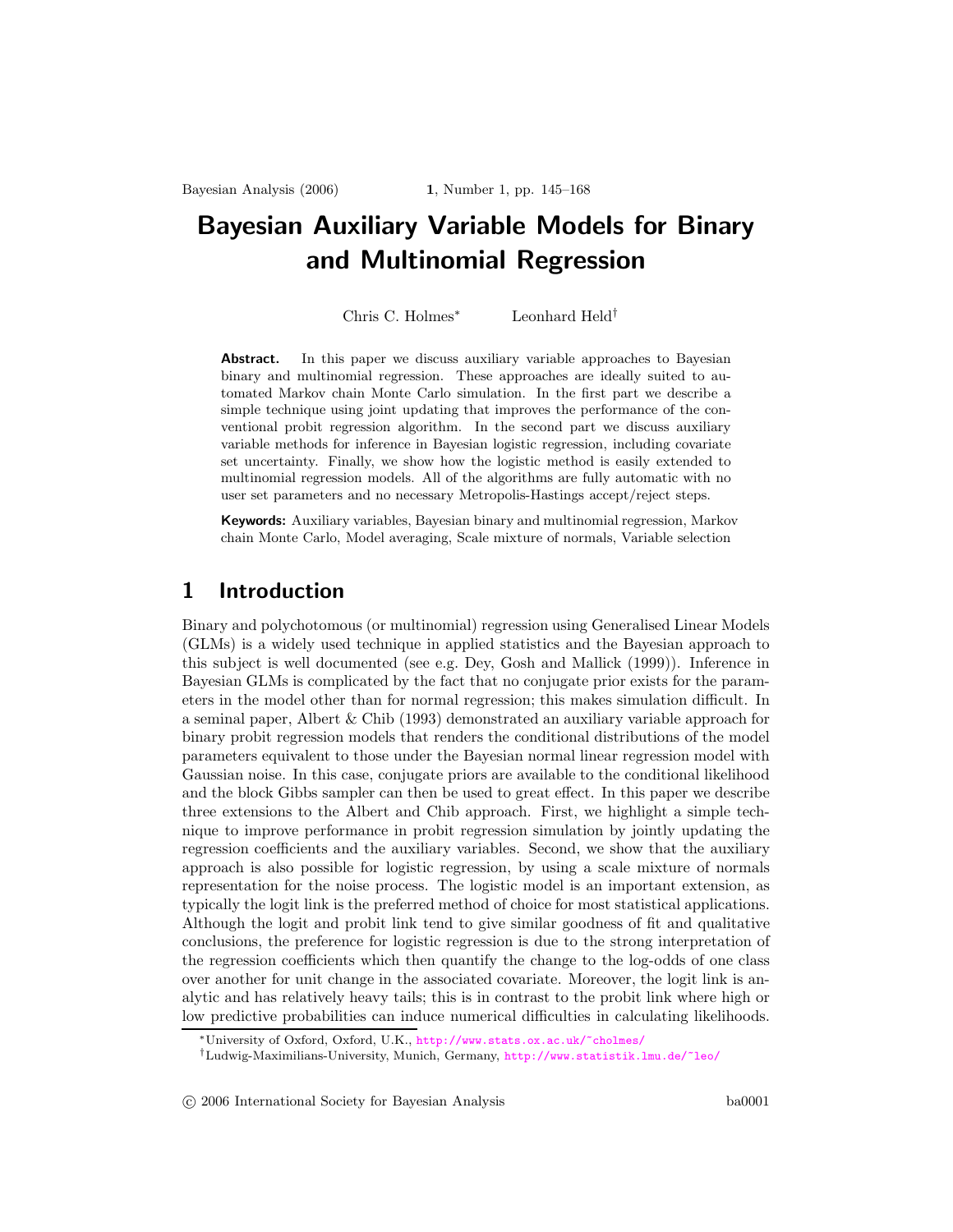Finally, we show that the logistic model is easily generalised to accommodate covariate set uncertainty and to multinomial response data.

We believe the methods discussed here offer a valuable extension to the current literature by offering fully automatic multivariate sampling schemes for Bayesian binary and polychotomous regression methods. Chen and Dey (1998) described a logistic regression model based on the scale mixture representation. However, their approach requires the evaluation of the mixing density, which is only known as an infinite series expansion; hence, they must resort to approximate numerical techniques. Moreover, their method requires a Metropolis sampler, which introduces an accept-reject stage into their algorithm. In contrast, our approach is exact, fully automatic (no acceptreject) and we present extensions to multinomial (multi-class, polychotomous) regression. Alternative strategies for the logistic model include Gamerman (1997) who uses a normal approximation to the posterior density of the regression coefficients found using iterative-reweighted-least-squares and Dellaportas and Smith (1993) who suggest the use of adaptive-rejection sampling (ARS) from the univariate conditional densities of the coefficients. The approach of Gamerman requires Metropolis-Hastings updates and hence data dependent accept-reject steps. Our auxiliary variable method uses direct sampling from the conditional distributions. The ARS algorithm does not suffer from Metropolis-Hastings updates but does have the weakness of univariate updating of the coefficients; hence, if there is strong posterior dependence between the coefficients, the sampler will mix very poorly. In contrast, we provide a joint multivariate update scheme for the regression parameters.

In Section 2 we present the methods and algorithms. The approach is also well suited to generalisations of the standard binary regression model; in Section 2.5 we describe such an application, namely, in covariate set uncertainty. In Section 3 we extend our approach to deal with polychotomous data. Finally, in Section 4 we offer a brief discussion, contrasting the approach to existing methods and pointing to possible extensions. An implementation of the various procedures written in pseudo code is listed in the Appendix. MATLAB code is available from the first author on request.

# 2 Data augmentation in binary regression models

To begin, consider the Bayesian binary regression model,

$$
y_i \sim \text{Bernoulli}(g^{-1}(\eta_i))
$$
  
\n
$$
\eta_i = x_i \beta
$$
  
\n
$$
\beta \sim \pi(\beta)
$$
\n(1)

where  $y_i \in \{0,1\}, i = 1, \ldots, n$  is a binary response variable for a collection of n objects with associated p covariate measurements  $x_i = (x_{i1}, \ldots, x_{ip}), g(u)$  is a link function,  $\eta_i$  denotes the linear predictor and  $\beta$  represents a  $(p \times 1)$  column vector of regression coefficients which a priori are from some distribution  $\pi(\cdot)$ .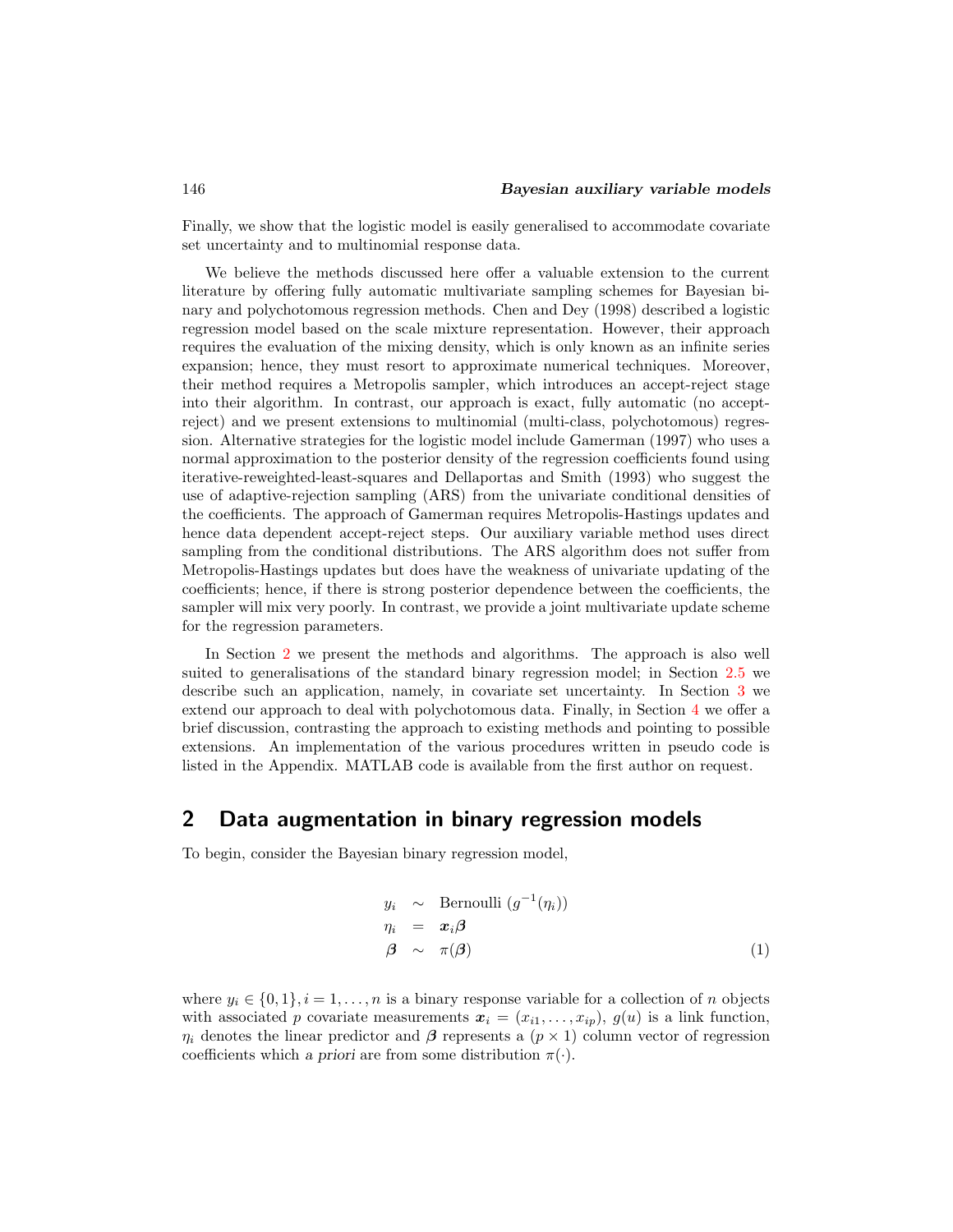Chris C. Holmes and Leonhard Held 147

#### 2.1 Probit regression using auxiliary variables

For the probit link —  $g^{-1}(u) = \Phi(u)$ , where  $\Phi(u)$  denotes the cumulative distribution function of a standard normal random variable — the model in (1) has a well known representation using auxiliary variables,

$$
y_i = \begin{cases} 1 & \text{if } z_i > 0 \\ 0 & \text{otherwise} \end{cases}
$$
  
\n
$$
z_i = x_i \beta + \epsilon_i
$$
  
\n
$$
\epsilon_i \sim N(0, 1)
$$
  
\n
$$
\beta \sim \pi(\beta)
$$
 (2)

where  $y_i$  is now deterministic conditional on the sign of the stochastic auxiliary variable  $z_i$ . Under independence of  $\epsilon_i$ ,  $i = 1, ..., n$ , the marginal likelihood  $L(\beta|\mathbf{y})$  in model (2) is the same as in  $(1)$ .

The advantage of working with representation (2) is that, for judicious choice of  $\pi(\beta)$ , we can perform efficient simulation using the block Gibbs sampler as reported in Albert and Chib (1993), hereafter A&C. In particular, in the case of a normal prior on  $\beta, \pi(\beta) = N(b, v)$ , the full conditional distribution of  $\beta$  is still normal,

$$
\beta|z \sim N(B, V) \tag{3}
$$
\n
$$
B = V(v^{-1}b + x'z) \tag{3}
$$
\n
$$
V = (v^{-1} + x'x)^{-1},
$$

where  $\mathbf{x} = (\mathbf{x}'_1, \mathbf{x}'_2, \dots, \mathbf{x}'_n)'$ . The full conditional for each element  $z_i$  is then truncated normal,

$$
z_i|\boldsymbol{\beta}, \boldsymbol{x}_i, y_i \propto \begin{cases} N(\boldsymbol{x}_i \boldsymbol{\beta}, 1) \ I(z_i > 0) & \text{if } y_i = 1 \\ N(\boldsymbol{x}_i \boldsymbol{\beta}, 1) \ I(z_i \le 0) & \text{otherwise,} \end{cases}
$$
(4)

which is straightforward to sample from, see for example Robert (1995).

The auxiliary variable method offers a convenient framework for Markov chain Monte Carlo (MCMC) simulation by iteratively sampling from the conditional densities in (3) and (4). However, a potential problem lurks in that there is strong posterior correlation between  $\beta$  and z, clearly indicated in the model (2). In the standard A&C iterative updating, this correlation is likely to cause slow mixing in the chain.

To combat this we suggest a simple approach that reduces autocorrelation and improves mixing in the Markov chain. We propose to update  $\beta$  and z jointly, making use of the factorisation,

$$
\pi(\boldsymbol{\beta},\boldsymbol{z}|\boldsymbol{y})=\pi(\boldsymbol{z}|\boldsymbol{y})\pi(\boldsymbol{\beta}|\boldsymbol{z}),
$$

where the distribution  $\pi(\beta|z)$  is unchanged from above in (3) but now z is updated from its marginal distribution having integrated over  $\beta$ . We assume from here on that the prior for  $\beta$  is a mean zero normal density,  $N(\mathbf{0}, v)$ . From standard matrix algebra we then obtain,

$$
\pi(\boldsymbol{z}|\boldsymbol{y}) \propto N(\boldsymbol{0}, \boldsymbol{I}_n + \boldsymbol{x}\boldsymbol{v}\boldsymbol{x}')Ind(\boldsymbol{y}, \boldsymbol{z})
$$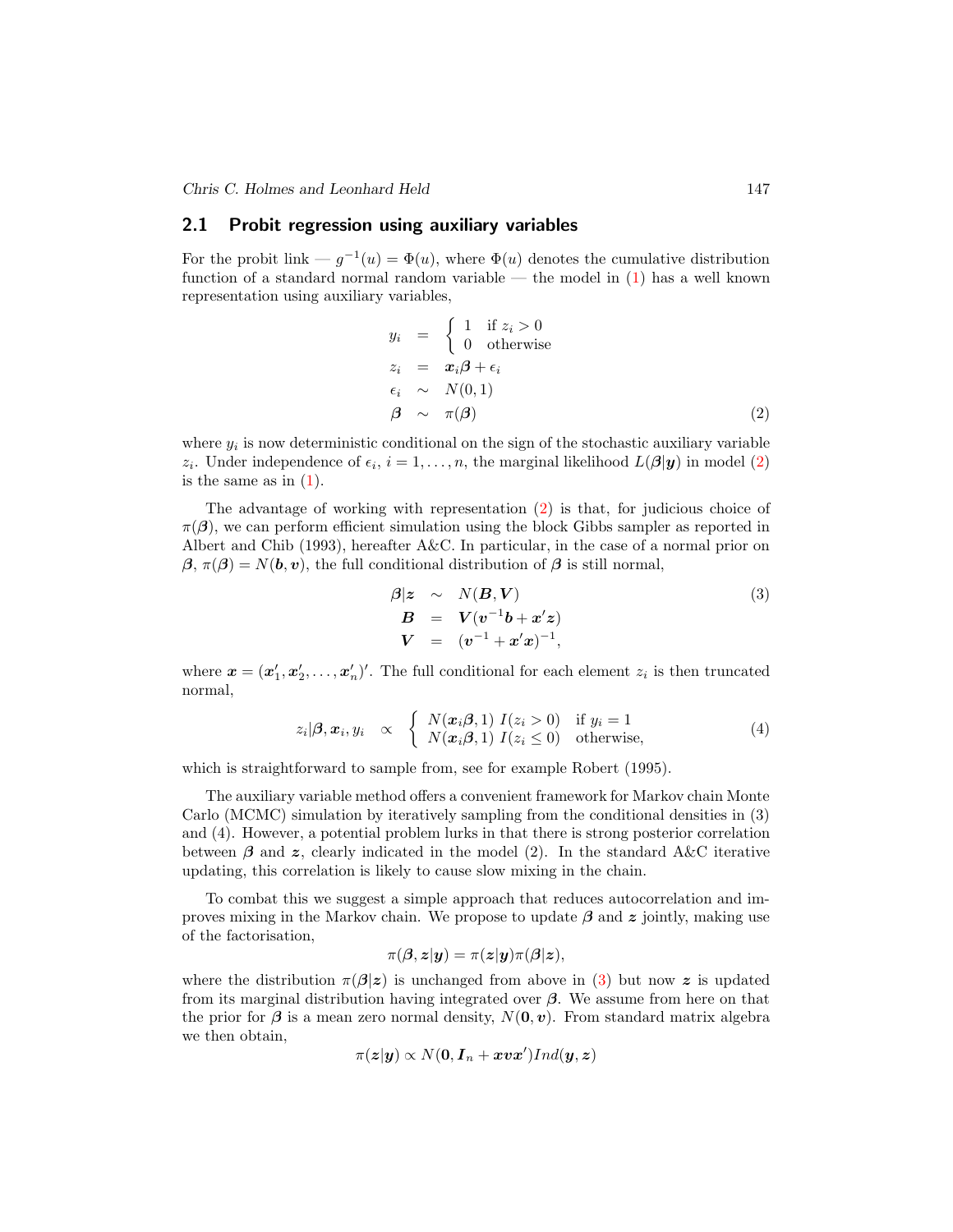where  $I_n$  denotes the  $n \times n$  identity matrix and  $Ind(y, z)$  is an indicator function which truncates the multivariate normal distribution of z to the appropriate region. Direct sampling from the multivariate truncated normal is known to be difficult; however, it is straightforward to Gibbs sample the distribution,

$$
z_i | \mathbf{z}_{-i}, y_i \propto \begin{cases} N(m_i, v_i) \ I(z_i > 0) & \text{if } y_i = 1 \\ N(m_i, v_i) \ I(z_i \le 0) & \text{otherwise,} \end{cases}
$$

where  $z_{-i}$  denotes the auxiliary variables z with the *i*th variable removed. The means  $m_i$  and variances  $v_i$ ,  $i = 1, \ldots, n$ , are obtained from the leave-one-out marginal predictive densities. Using, for example, Henderson & Searle (1981), we can calculate the parameters efficiently as,

$$
m_i = x_i \mathbf{B} - w_i (z_i - x_i \mathbf{B})
$$
  
\n
$$
v_i = 1 + w_i
$$
  
\n
$$
w_i = h_i / (1 - h_i)
$$
\n(5)

where  $z_i$  is the current value for  $z_i$ , **B** is taken from (3) and  $h_i$  is the *i*th diagonal element of the Bayesian hat matrix,  $h_i = (H)_{ii}$ ,  $H = xVx'$ , with V defined in (3).

Following an update to each  $z_i$  we must recalculate the posterior mean  $\boldsymbol{B}$  using, for example, the relationship,

$$
\boldsymbol{B} = \boldsymbol{B}^{\text{old}} + \boldsymbol{S}_i(z_i - z_i^{\text{old}})
$$

where  $B^{\text{old}}$  and  $z_i^{\text{old}}$  denote the values of  $B$  and  $z_i$  prior to the update of  $z_i$ , and  $S_i$ denotes the *i*th column of  $S = Vx'$ .

Note that the variance  $v_i$  in (5) is always greater than one, which is the variance of the conventional iterative sampler. During simulation, the calculation of  $S$ ,  $w_i$  and  $v_i$  need only be performed once prior to the MCMC loop. The procedure is best illustrated by considering the pseudo-code listed in Appendix A1, with notation defined in Appendix A0.

The algorithm carries little increase in computational burden over the conventional approach (see the comments at the bottom of the pseudo-code in A1). The use of joint updating should improve mixing and sampling efficiency in the Markov chain. In the next section we present an analysis on four data sets that bears witness to this.

#### 2.2 Empirical test on four data sets

To illustrate the relative efficiency gains of the joint updating scheme we present results from the analysis of four binary regression data sets. The first data set is the Pima Indian example used in Ripley (1996); the other three data sets are the Australian Credit, Heart, and German Credit data sets used in the STATLOG project (Michie et al, 1994).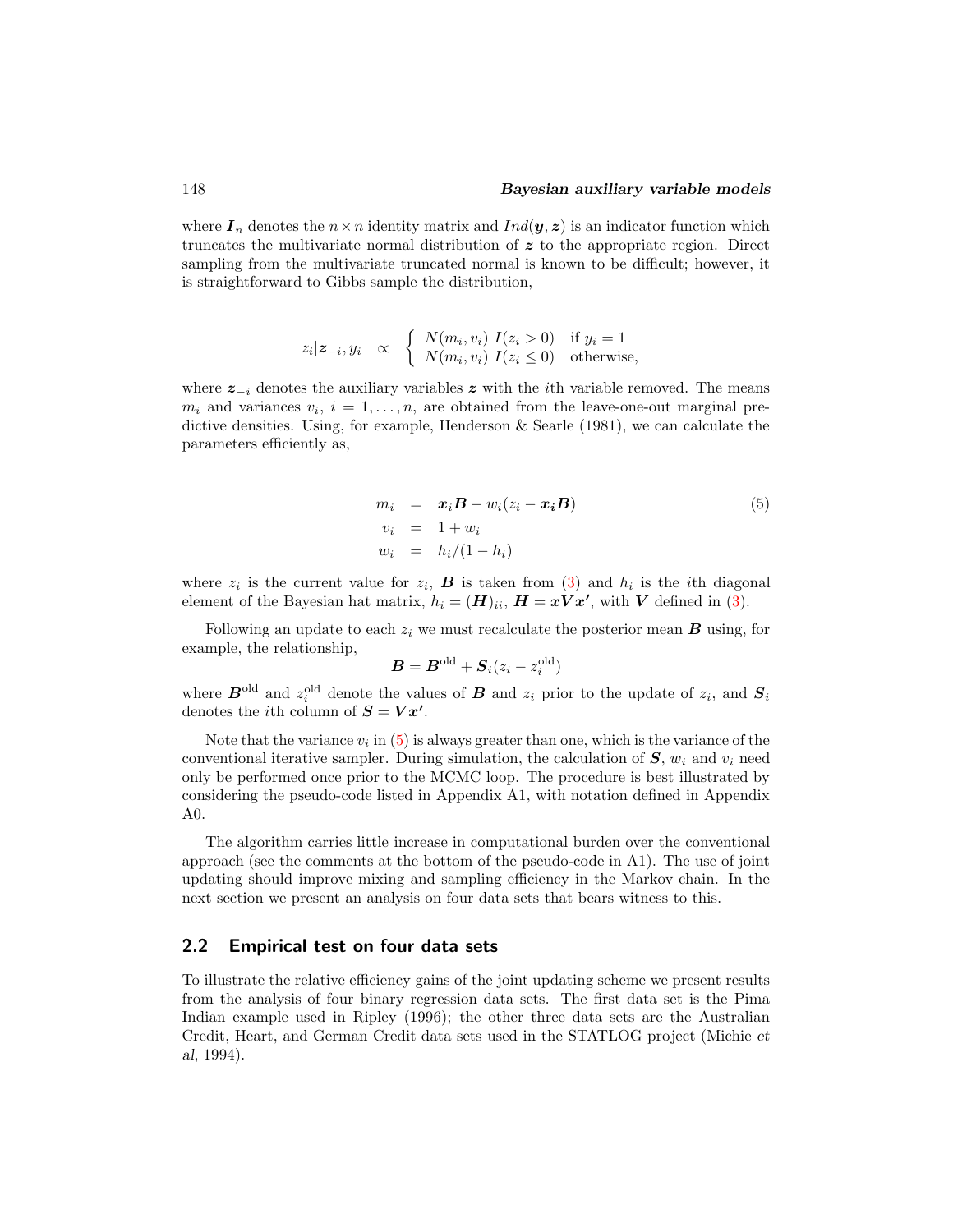#### Chris C. Holmes and Leonhard Held 149

To test our procedure we simulated a Gibbs sampler for 10,000 iterations, for both the conventional iterative algorithm and our joint update scheme. Unless otherwise stated, we take  $\pi(\boldsymbol{\beta}) = N(0, 100I_p)$  from here on. To measure efficiency we recorded the total CPU run time and the average Euclidean update distance for  $\beta$  between iterations, measured as:

$$
\text{Dist.} = \frac{1}{N-1} \sum_{i=1}^{N-1} ||\beta^{(i)} - \beta^{(i+1)}|| \tag{6}
$$

where  $\boldsymbol{\beta}^{(i)}$  denotes the *i*th of N MCMC samples. Larger values of Dist. indicate a better mixing algorithm.

We also calculated the "effective sample size", ESS (see Kass *et al.* (1998)). The effective sample size for a single coefficient is calculated as:

$$
ESS = M/(1 + 2\sum_{j=1}^{k} \rho(k))
$$
\n(7)

where M is the number of post burn in MCMC samples and  $\sum_{j=1}^{k} \rho(k)$  is the sum of the  $k$  monotone sample autocorrelations, estimated by the initial monotone sequence estimator (Geyer, 1992). The ESS is an estimate of the number of independent samples needed to obtain a parameter estimate with the same precision as the MCMC estimate considered based on M dependent samples. It was calculated for each coefficient and then averaged.

The results, averaged over 10 runs, along with some characteristics of the data sets, are given in Table 1. The standard deviation around the mean was less than 10<sup>−</sup><sup>2</sup> times the mean value for all results. The programs were written in MATLAB 6.5 and run on a desktop PC. The final two columns in Table 1 record the relative efficiency of the joint updating approach over the iterative scheme having standardised for CPU run time; the penultimate column lists the relative updating distance to  $\beta$  while the final column lists the relative effective sample size.

The improvement of the joint updating scheme is substantial, giving up to a twofold improvement in the parameter distance jumped between updates to  $\beta$  while also reducing the autocorrelation in the chain, leading to around a 50% improvement in the effective sample size. These results are obtained for minimal increase in algorithmic complexity as shown in Appendix A1. The results are perhaps not surprising given the extent of the posterior correlation in the model (2).

#### 2.3 Logistic regression with auxiliary variables

Consider the model in (2). If we now take  $\epsilon_i \sim \pi(\epsilon_i)$  to be the standard logistic distribution, then we obtain the logistic regression model. As it stands we lose the conditional conjugacy for updating  $\beta$ . However, we can introduce a further set of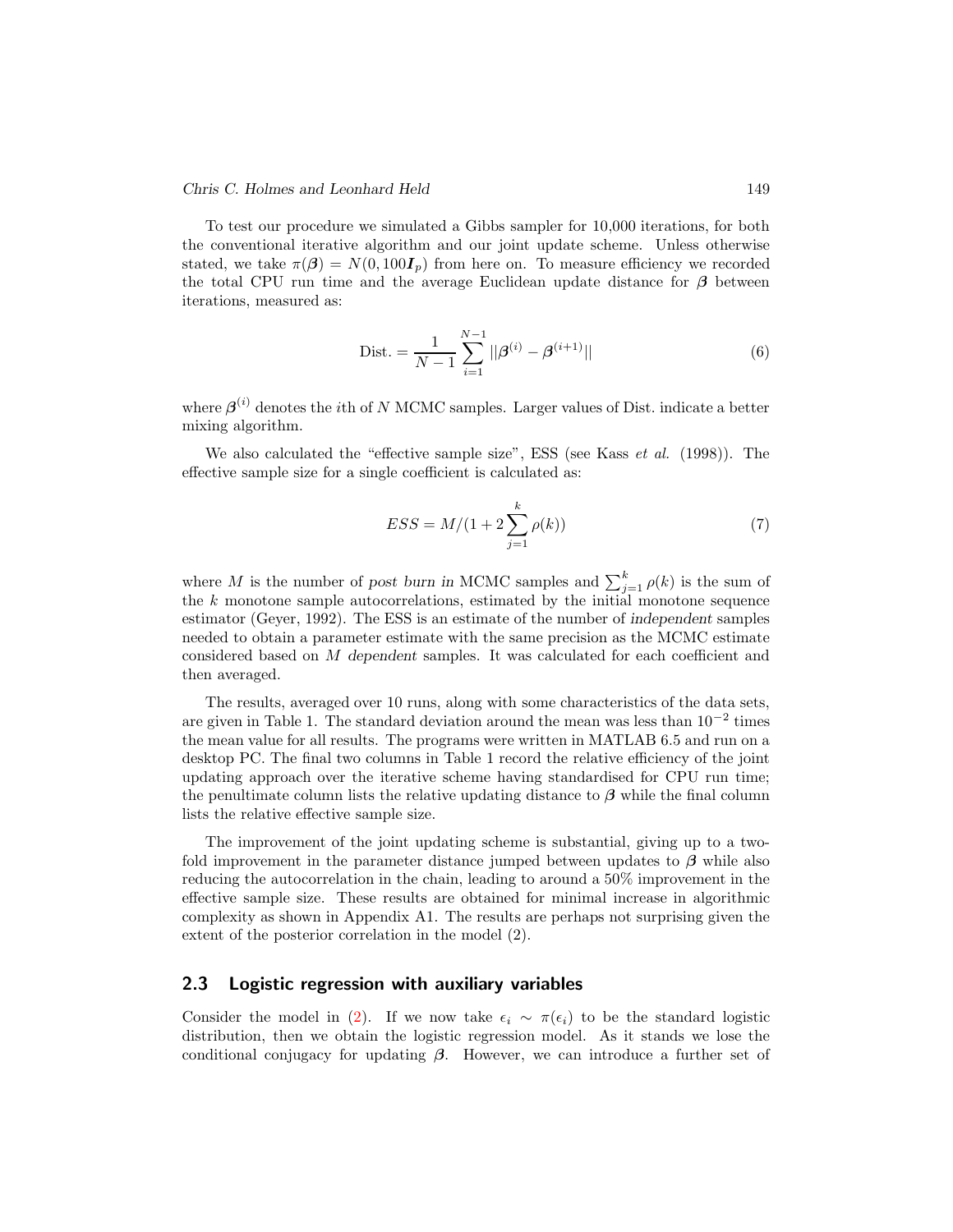| Data      |                  |    |        | Itr.  |            |                              | Joint |            |            |          |
|-----------|------------------|----|--------|-------|------------|------------------------------|-------|------------|------------|----------|
|           | $\boldsymbol{n}$ | n  | CPU(s) | Dist. | <b>ESS</b> | <b>CPU</b><br>$(\mathrm{s})$ | Dist. | <b>ESS</b> | Rel. Dist. | Rel. ESS |
| Pima      | 532              | 8  | 20.17  | 29.92 | 831        | 20.72                        | 58.25 | 1270       | 1.97       | 1.55     |
| A. Credit | 690              | 14 | 34.82  | 3.83  | 546        | 36.04                        | 8.32  | 903        | 2.10       | 1.60     |
| Heart     | 270              | 13 | 12.29  | 10.63 | 634        | 12.67                        | 21.49 | 1050       | 1.96       | 1.61     |
| G. Credit | 1000             | 24 | 82.46  | 3.27  | 830        | 83.62                        | 6.01  | 1265       | 1.81       | 1.50     |

Table 1: Table listing performance measures for Section 2.2 on four data sets, comparing the conventional iterative updating (Itr.) with our joint update scheme. The final two columns present the relative efficiency of the schemes having standardised for CPU run time. The measures Dist. and ESS are defined in equations (6) and (7) respectively.

variables,  $\lambda_i$ ,  $i = 1, \ldots, n$ , and note the additional representation

$$
y_i = \begin{cases} 1 & \text{if } z_i > 0 \\ 0 & \text{otherwise} \end{cases}
$$
  
\n
$$
z_i = x_i \beta + \epsilon_i
$$
  
\n
$$
\epsilon_i \sim N(0, \lambda_i)
$$
  
\n
$$
\lambda_i = (2\psi_i)^2
$$
  
\n
$$
\psi_i \sim KS
$$
  
\n
$$
\beta \sim \pi(\beta)
$$
 (8)

where  $\psi_i$ ,  $i = 1, \ldots, n$ , are independent random variables following the Kolmogorov-Smirnov (KS) distribution (e.g. Devroye (1986)). In this case,  $\epsilon_i$  has a scale mixture of normal form with a marginal logistic distribution (Andrews & Mallows, 1974), so that the marginal likelihood  $L(\beta|\mathbf{y})$  for models (8) and (1) with logit link are equivalent.

As before, in the case of a normal prior on  $\beta$ ,  $\pi(\beta) = N(b, v)$ , the full conditional distribution of  $\beta$  given z and  $\lambda$  is still normal,

$$
\beta|z, \lambda \sim N(B, V)
$$
  
\n
$$
B = V(v^{-1}b + x'Wz)
$$
  
\n
$$
V = (v^{-1} + x'Wx)^{-1},
$$
  
\n
$$
W = diag(\lambda_1^{-1}, \dots, \lambda_n^{-1}),
$$
\n(9)

and the full conditional for  $z_i$  is still truncated normal, but now with individual variances  $\lambda_i,$ 

$$
z_i|\boldsymbol{\beta}, \boldsymbol{x}_i, y_i, \lambda_i \propto \begin{cases} N(\boldsymbol{x}_i \boldsymbol{\beta}, \lambda_i) \ I(z_i > 0) & \text{if } y_i = 1 \\ N(\boldsymbol{x}_i \boldsymbol{\beta}, \lambda_i) \ I(z_i \le 0) & \text{otherwise.} \end{cases}
$$
(10)

Finally, the conditional distribution  $\pi(\lambda_i|z_i,\boldsymbol{\beta})$  does not have a standard form. However, it is simple to generate from, which is the only important issue, using rejection sampling as outlined in Appendix A4.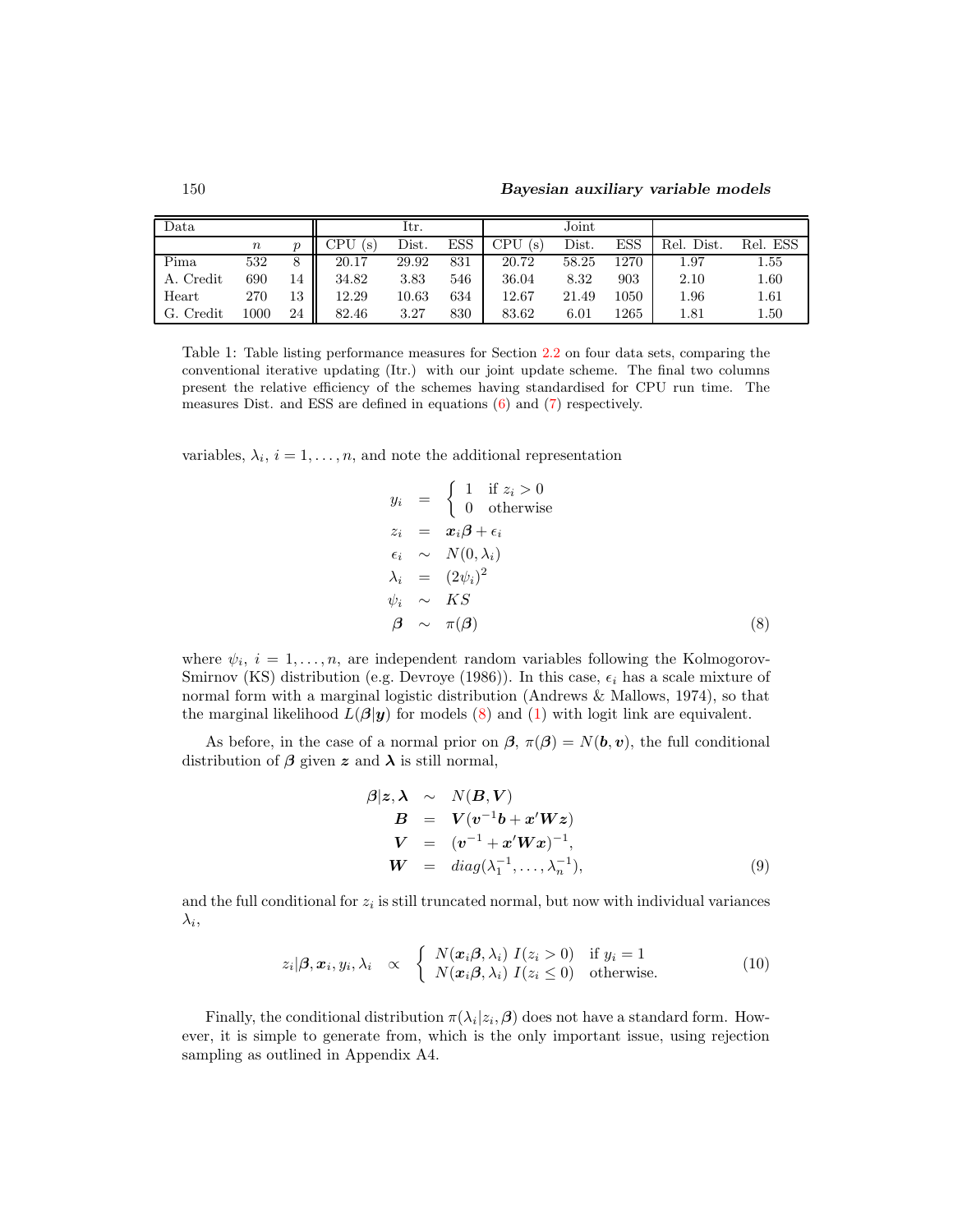The above specification allows for automatic sampling from the Bayesian logistic regression model using iterative updates, say,  $(\beta | z, \lambda)$  followed by  $(z | \beta, \lambda)$  and then  $(\lambda | z, \beta)$ . The sampling scheme will be slower than that for the probit case, as not only must we sample  $\lambda$ , but also the posterior variance-covariance matrix V in (9) will change for each update of  $\lambda$ .

As in Section 2.1, we can look to improve matters through joint updating. Interestingly there are two options here. On the one hand, we can follow the procedure outlined in Section 2.1 and update  $\{z, \beta\}$  jointly given  $\lambda$ ,

$$
\pi(\boldsymbol{z}, \boldsymbol{\beta}|\boldsymbol{y}, \boldsymbol{\lambda}) = \pi(\boldsymbol{z}|\boldsymbol{y}, \boldsymbol{\lambda}) \pi(\boldsymbol{\beta}|\boldsymbol{z}, \boldsymbol{\lambda}),
$$

followed by an update to  $\lambda |z, \beta$ ; the pseudo-code for this method is given in Appendix A2. On the other hand we can update  $\{z, \lambda\}$  jointly given  $\beta$ ,

$$
\pi(\boldsymbol{z}, \boldsymbol{\lambda}|\boldsymbol{\beta}, \boldsymbol{y}) = \pi(\boldsymbol{z}|\boldsymbol{\beta}, \boldsymbol{y}) \pi(\boldsymbol{\lambda}|\boldsymbol{z}, \boldsymbol{\beta})
$$

followed by an update to  $\beta | z, \lambda$ . In this latter case the marginal densities for the  $z_i$ 's are independent truncated logistic distributions,

$$
z_i | \boldsymbol{\beta}, \boldsymbol{x}_i, y_i \propto \begin{cases} \text{Logistic}(\boldsymbol{x}_i \boldsymbol{\beta}, 1) \ I(z_i > 0) & \text{if } y_i = 1 \\ \text{Logistic}(\boldsymbol{x}_i \boldsymbol{\beta}, 1) \ I(z_i \le 0) & \text{otherwise,} \end{cases}
$$
(11)

where  $Logistic(a, b)$  denotes the density function of the logistic distribution with mean a and scale parameter b (Devroye, 1986, p. 39). An advantage of this latter approach is that sampling from the truncated logistic distribution can be done efficiently by the inversion method, because both the distribution function and its inverse have simple analytic forms; the pseudo-code for this approach is given in Appendix A3.

#### 2.4 Empirical test of logistic model on four data sets

In Table 2 we repeat the analysis of Section 2.2 but here we compare the two joint update schemes for the logistic model. We ran the Gibbs sampler 10 times each for 10,000 iterations, 1,000 of which are taken as a burn in. The averaged results are presented in Table 2. The standard deviation around the mean was no greater than 10<sup>−</sup><sup>2</sup> times the mean value for all results. In Table 2, scheme A (columns 2-4) refers to the results for updating  $\{z, \lambda\}$  jointly; scheme B (columns 5-7) lists the results for updating  $\{z, \beta\}$  jointly. The final two columns compare the relative efficiency after we have standardised for CPU run time.

It is interesting to compare Tables 1 and 2. We see, as expected, that the logistic sampler takes considerably longer to run due to the extra computational burden of sampling the auxiliary mixing variances and having to invert the posterior covariance matrix for  $\beta$  at each iteration. Having said that, the longest run time for the logistic sampling was still under 10 minutes for 10,000 samples using a non-compiled language (MATLAB). Another striking feature is that the average distance jumped between iterations is much larger for the logistic model; this is due to the larger variance  $\pi^2/3$  of the logistic distribution compared to the standard normal.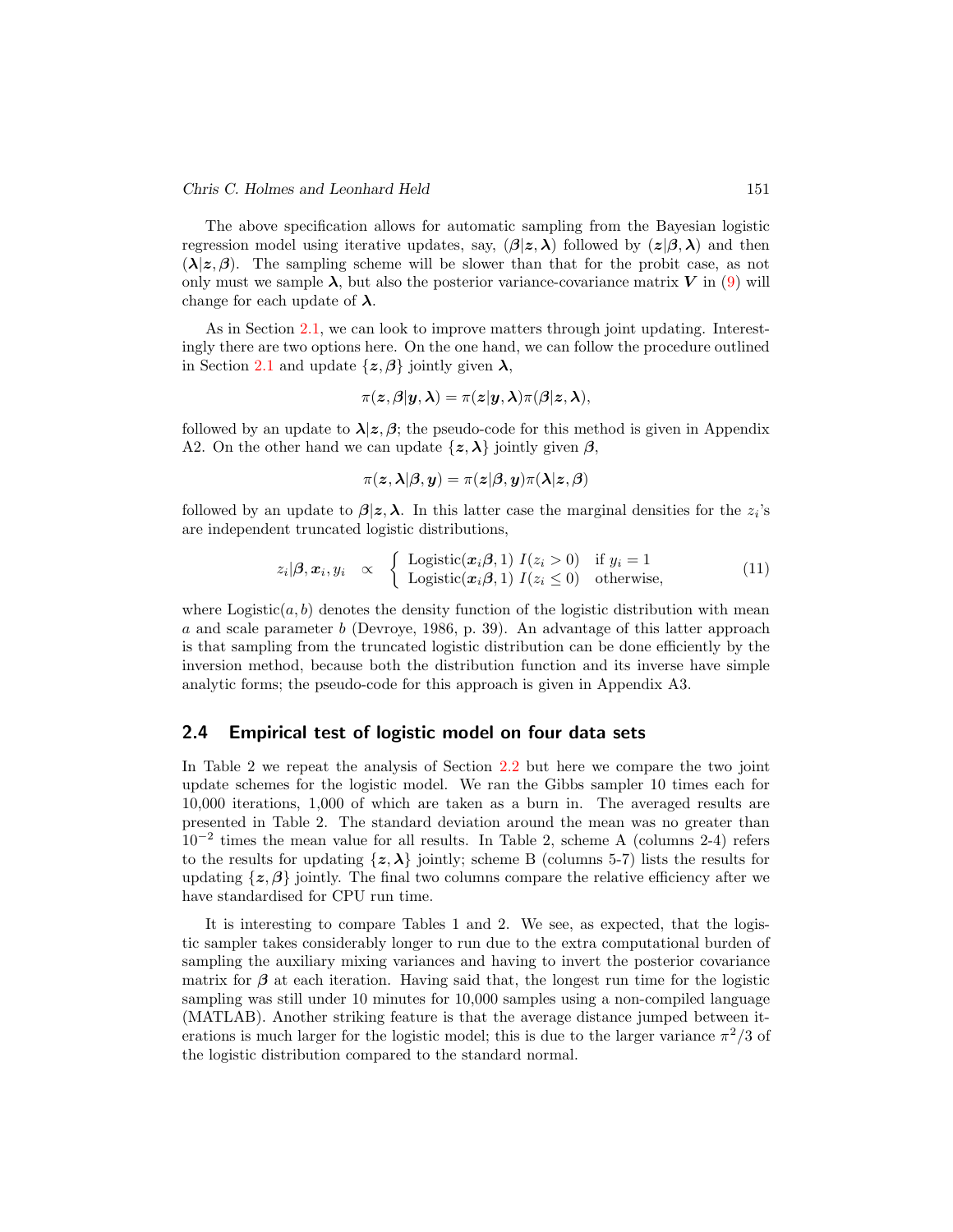| Data      | А:                                                         | $z, \lambda$   |              | В:         | $z, \beta$ |      | в             | $\mathrm{CPU}\;s^{-1}$ |
|-----------|------------------------------------------------------------|----------------|--------------|------------|------------|------|---------------|------------------------|
|           | $\mathbb{C}\mathrm{P}\mathrm{U}$<br>$\cdot$ S <sup>1</sup> | $_{\rm Dist.}$ | $_{\rm ESS}$ | CPU<br>'s' | Dist.      | ESS  | Dist.<br>Rel. | Rel. ESS               |
| Pima      | 190.2                                                      | 87.19          | 1131         | 249.5      | 151.33     | 996  | $1.33\,$      | 0.67                   |
| A. Credit | 255.6                                                      | 10.80          | 740          | 340.8      | 21.64      | 638  | $1.50\,$      | 0.65                   |
| Heart     | 145.1                                                      | 30.10          | 890          | 181.4      | 56.93      | 795  | 1.51          | 0.71                   |
| G. Credit | 384.3                                                      | 9.74           | 1236         | 545.9      | $15.85\,$  | 1044 | $1.15\,$      | 0.60                   |

Table 2: Table listing performance measures of the two joint sampling schemes in Section 2.3, on the four data sets described in Section 2.2. Scheme A uses a joint update to  $\{z, \lambda\}$  while Scheme B uses a joint update to  $\{z, \beta\}$ . The measures Dist. and ESS are defined in equations (6) and (7)

Comparing the procedures within Table 2, we see that scheme A is consistently faster to run than scheme B. This is due to a combination of the simple form for logistic sampling of  $z$  (by inversion) and also that this procedure can be written in vector form in MATLAB, which proves much faster than looping. It would be interesting to see how they compare under a compiled language.

The relative efficiencies shown in the rightmost two columns of Table 2 are also interesting. Scheme A is more efficient with regards to the effective sample size measure; this suggests that the logistic updates to  $z$  appear to reduce the autocorrelation in the  $\beta$  samples. However, the expected jump distance per iteration is greater under scheme B. Thus, although there is greater autocorrelation in the  $\beta$  samples under scheme B, they move larger distances (with greater persistence in direction).

In summary, there may not be much to separate the two schemes. Our recommendation at present is to use scheme A, as this is simpler to code.

#### 2.5 Extension to covariate set uncertainty

In this section we discuss an extension of the above methods to accommodate covariate set uncertainty. Auxiliary variable approaches are ideal for these scenarios, as they allow for joint updates to the covariate set x and the regression coefficients  $\beta$ , which leads to efficient dimension jumping moves.

The standard approach to covariate set uncertainty is to adopt a prior distribution on the covariate set  $\pi(x)$  via a covariate indicator vector  $\gamma = {\gamma_1, \ldots, \gamma_p}, \gamma_i \in \{0, 1\}$ ,  $i = 1, \ldots, p$ , such that  $\gamma_i = 1$  if the *i*th covariate is present in the model and  $\gamma_i = 0$  if it is not. A prior on the model space can then be specified via a prior on the covariate indicator,  $\pi(\gamma)$ . The parameter vector  $\gamma$  is then included in the model specification and updated as part of the simulation.

Bayesian analysis of models of random dimension have become extremely popular following the introduction of sampling techniques such as Green (1995). Clyde (1999) provides a good overview of this so-called Bayesian model averaging approach. However,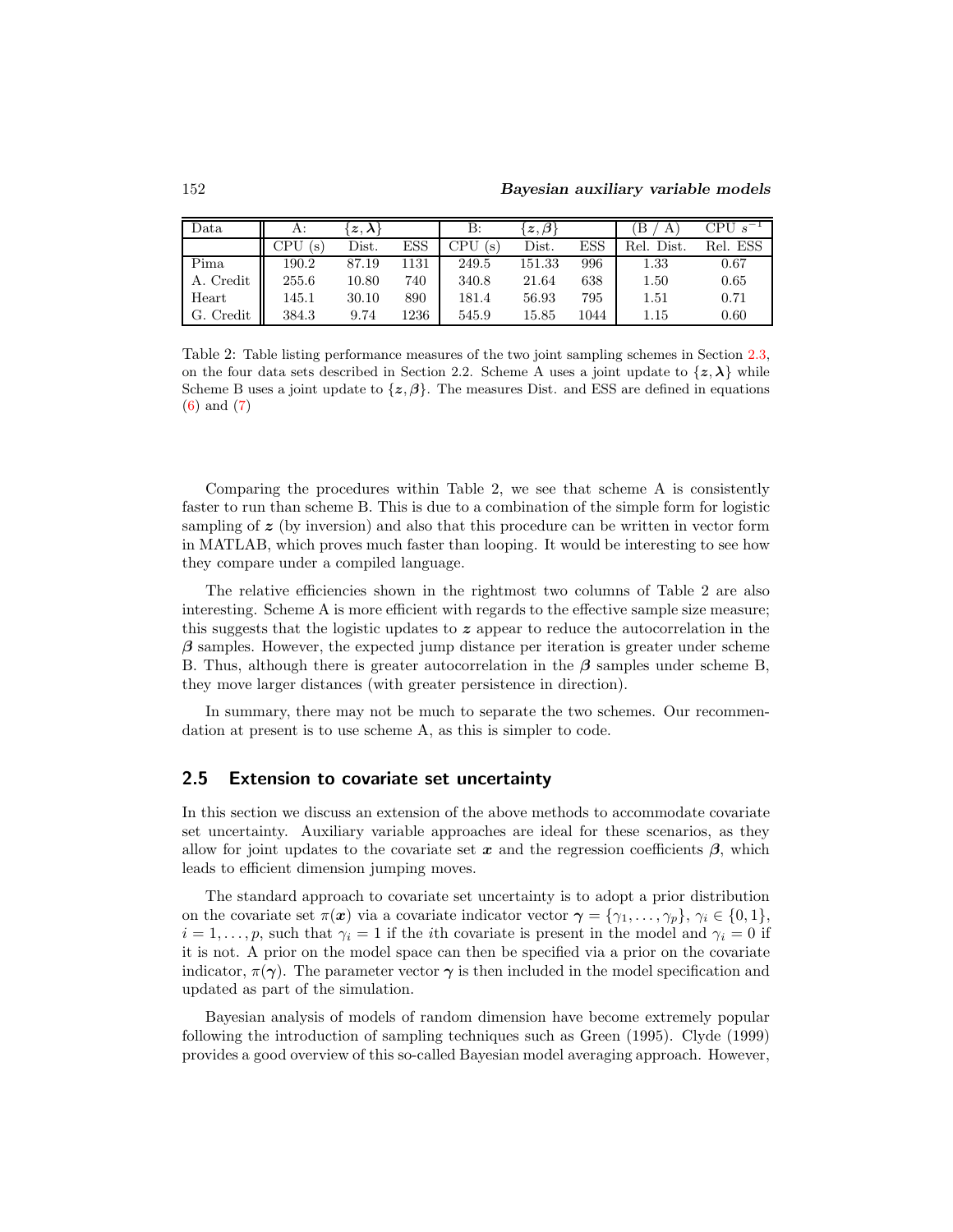it is well known that simulation of variable dimensional models can be problematic, as a change to the model structure typically causes a large change to the likelihood of any parameter values carried through to the new model (see Brooks et al. (2003)). A key advantage of using auxiliary variables is that when updating the model we can condition on  $\{z, \lambda\}$  and jointly update  $\{\gamma, \beta\}$  from the full conditional distribution given a change to the covariates. The vector  $z$  retains information about the likelihood which allows for optimal updates to be made to  $\beta$ , given a change in the covariate set. Updating the  $\beta$  vector jointly with the covariate set is extremely important as typically, when the covariates are non-orthogonal, there is strong linear dependence between the regression coefficients.

To sample from the posterior model space we use joint updates:

$$
\pi(\boldsymbol{\gamma},\boldsymbol{\beta}|\boldsymbol{z},\boldsymbol{\lambda})=\pi(\boldsymbol{\gamma}|\boldsymbol{z},\boldsymbol{\lambda})\pi(\boldsymbol{\beta}|\boldsymbol{\gamma},\boldsymbol{z}).
$$

To generate from  $\pi(\gamma|z)$  we could use Gibbs sampling on the indicator variables. However, under Peskun ordering it turns out to be more efficient to use a Metropolis-Hastings step to update the current covariate set, defined by  $\gamma$ , with a joint update to  $\beta$  as well,

$$
q(\boldsymbol{\gamma}^*,\boldsymbol{\beta}^*)=\pi(\boldsymbol{\beta}^*|\boldsymbol{\gamma}^*,\boldsymbol{z},\boldsymbol{\lambda})\ q(\boldsymbol{\gamma}^*|\boldsymbol{\gamma}),
$$

where q() denotes a proposal distribution,  $\pi(\beta^* | \gamma^*, z, \lambda)$  is the conditional multivariate normal posterior distribution (9) given the covariate set defined by  $\gamma^*$ , and  $q(\gamma^*|\gamma)$  is a (possibly symmetric) Metropolis-Hastings proposal density that may (or may not) be based on the current covariate set  $\gamma$ . In this case, some straightforward algebra leads to the acceptance probability  $\alpha$  of the joint move as:

$$
\alpha = \min\left\{1, \frac{|\mathbf{V}_{\gamma^*}|^{1/2}|\mathbf{v}_{\gamma}|^{1/2} \exp(0.5\mathbf{B}_{\gamma^*}' \mathbf{V}_{\gamma^*}^{-1} \mathbf{B}_{\gamma^*})}{|\mathbf{V}_{\gamma}|^{1/2} |\mathbf{v}_{\gamma^*}|^{1/2}} \frac{\exp(0.5\mathbf{B}_{\gamma^*}' \mathbf{V}_{\gamma^*}^{-1} \mathbf{B}_{\gamma^*})}{\exp(0.5\mathbf{B}_{\gamma}' \mathbf{V}_{\gamma}^{-1} \mathbf{B}_{\gamma})} \frac{\pi(\gamma^*)q(\gamma|\gamma^*)}{\pi(\gamma)q(\gamma^*|\gamma)}\right\},\tag{12}
$$

where  $v_{\gamma}$  is defined before (3) and  $\{B_{\gamma}, V_{\gamma}\}\$  are defined in (9), where the subscripts indicate that they are conditioned on the covariate set defined by  $\gamma$ . Note that the realised (drawn) values of  $\{\beta, \beta^*\}$  do not appear in the acceptance probability (12), which resembles the Bayes factor of a standard Bayesian linear model. This implicit marginalisation of  $\beta$  in the proposal step leads to efficient dimension sampling, as the  $\beta$ 's are being updated from their full conditional distributions given the change to the covariate set. Following an update to  $\{\gamma, \beta\}$  we then update  $\{z, \lambda\}|\{\gamma, \beta\}$  using the scheme outlined above in Section 2.3.

#### 2.6 Example: Pima Indian data

To illustrate our approach to covariate uncertainty we consider again the Pima Indian data from Ripley (1996). The regression task is to predict whether patients will test positive or negative for diabetes using a set of seven covariate measurements, observed on a group of adult females of Pima Indian heritage. There are 532 records, selected from a larger data set, with the following predictor variables: number of pregnancies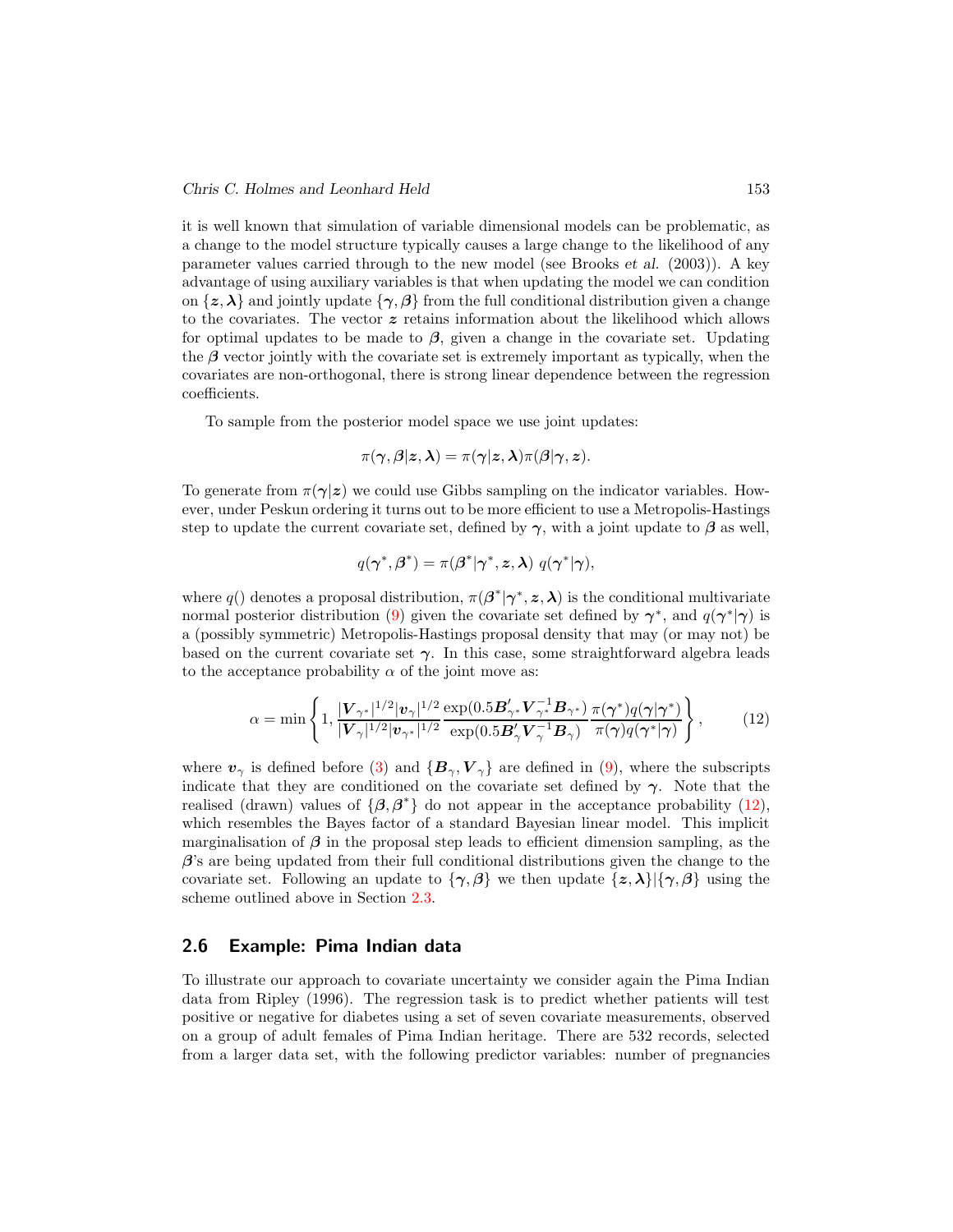| Covariates                                         | NP | G1 | <b>RP</b> | TST                                                                                       | <b>BMI</b> | DР |  |
|----------------------------------------------------|----|----|-----------|-------------------------------------------------------------------------------------------|------------|----|--|
| $E[\gamma_i]$                                      |    |    |           | $\begin{array}{cccccc} 0.923 & 0.999 & 0.009 & 0.037 & 0.993 & 0.944 & 0.129 \end{array}$ |            |    |  |
| MCMC Std 0.083 0.001 0.008 0.011 0.001 0.031 0.108 |    |    |           |                                                                                           |            |    |  |

Table 3: Row 1 lists the covariate acronyms for the Pima Indian data set example in Section 3: (NP), number of pregnancies; (Gl), plasma glucose concentration; (BP), distolic blood pressure; (TST), triceps skin fold thickness; (BMI), body mass index; (DP), diabetes pedigree function; and, (Ag), age. Row 2 lists the posterior probabilities of covariate selection. In Row 3, we report the MCMC standard deviations of the estimates  $\pi(\gamma_i = 1|y)$ , taken across nine consecutive post burn-in regions of size 1,000 MCMC samples.

(NP), plasma glucose concentration (Gl), distolic blood pressure (BP), triceps skin fold thickness (TST), body mass index (BMI), diabetes pedigree function (DP), and age (Ag). In Ripley (1996) they used a classical (non-Bayesian) logistic regression model and noted that some of the covariates appeared irrelevant. Ripley (1996) went on to perform stepwise variable selection using an AIC model choice criteria and found that the covariates blood pressure and skin thickness were dropped from the final model. We performed a Bayesian analysis using independent priors on the covariates and regression coefficients as,  $\pi(\gamma) = \prod_i \pi(\gamma_i)$ , with  $\pi(\gamma_i = 1) = 0.5$  for  $i = 1, ..., p$  and  $\pi(\beta) =$  $N(0, 100I_p)$ . Updates to the covariate set were made using a Metropolis proposal as follows. We select a covariate at random and propose  $\gamma_i^* = 1$ , if the current  $\gamma_i = 0$ ,  $\gamma_i^* =$ 0 otherwise. This results in the final term,  $\frac{\pi(\gamma^*)q(\gamma|\gamma^*)}{\pi(\gamma)q(\gamma^*|\gamma)}$ , in (12) being one. Following updates to  $\{\gamma, \beta\}$  we jointly update  $\{z, \lambda\}$  using the marginal truncated logistic sampler (see Appendix A3).

We performed a simulation of 10,000 iterations and discarded the first 1,000 as a burn-in. In Table 3, we show the estimates of the posterior probabilities,  $\pi(\gamma_i = 1|y)$ , for the seven covariates, along with the standard deviations in these MCMC estimates taken from nine consecutive regions of the MCMC samples,  $\{(1001, 2000), \ldots, (9001, 10000)\}.$ The chain appears to be mixing well under the data augmentation approach. The overall acceptance rate of the covariate update proposals was around 4%, which is good when considering the posterior probabilities  $\pi(\gamma_i|y)$  shown in Table 3, assuming that the chain is mixing well as indicated by the standard deviations reported in Row 3. The estimates of  $\pi(\gamma_i = 1|y)$  are in accordance with the observations of Ripley (1996) though we find there also appears to be some doubt as to the relevance of age.

# 3 Bayesian polychotomous regression

In this section we highlight another useful extension of the logistic auxiliary variable approach to data where the response is multicategorical. It is straightforward to extend the logistic regression models of Section 2.3 to ordinal data, such as the cumulative or the sequential model, following the algorithmic approach discussed by Albert & Chib (1993, 2001) for the probit link. However, the logistic model also allows for a simple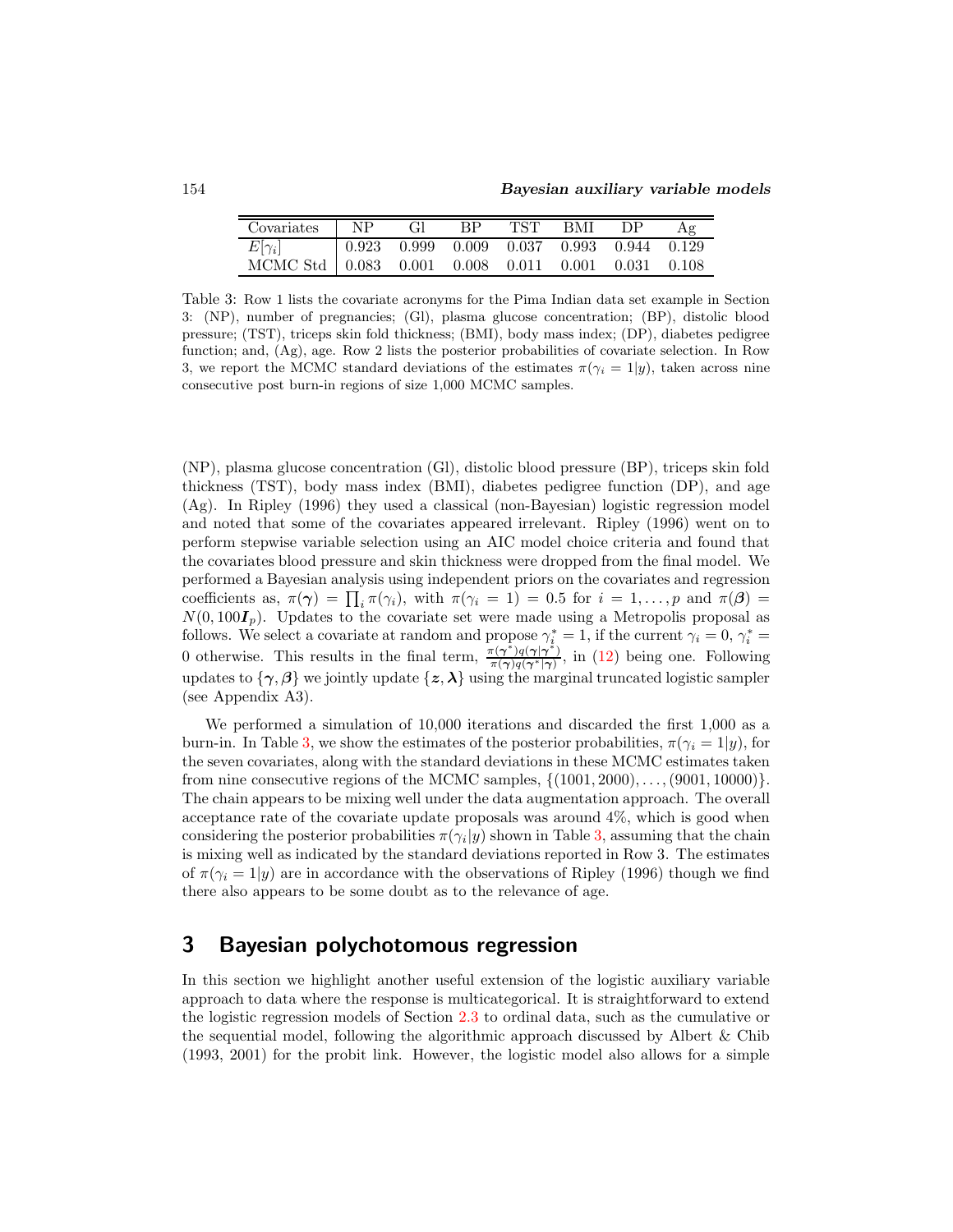extension to polychomotous data — i.e., when  $y_i \in \{1, \ldots, Q\}$  is an unordered category indicator of one of Q classes. This is known as polychotomous regression (McCullagh & Nelder, 1989).

The polychotomous generalisation of the logistic regression model is defined via,

$$
y_i \sim \mathcal{M}(1; \theta_{i1}, \dots, \theta_{iQ}),
$$

$$
\theta_{ij} = \frac{\exp(\boldsymbol{x}_i \boldsymbol{\beta}_j)}{\sum_{k=1}^{Q} \exp(\boldsymbol{x}_i \boldsymbol{\beta}_k)},
$$
(13)

where  $\mathcal{M}(1; \cdot)$  denotes the single sample multinomial distribution. We note in (13) that there is now a separate set of coefficients  $\boldsymbol{\beta}_j$  for each category. It is usual to fix one set of coefficient, say  $\beta_Q$ , to be zero, so that the logistic regression model is recovered for  $Q = 2$  and the interpretation of the coefficients are in terms of the change to the log-odds relative to category Q.

#### 3.1 Polychotomous logistic regression with auxiliary variables

The ability to extend the methods discussed in Section 2.3 to the polychotomous case arises by considering the conditional likelihood of a set of coefficients, say  $\beta_j$ , having fixed the other coefficients,  $\beta_{-j} = \{\beta_1, \ldots, \beta_{j-1}, \beta_{j+1}, \ldots, \beta_Q\}$ , in the model. In this case we find,

$$
L(\beta_j | \mathbf{y}, \beta_{-j}) \propto \prod_{i=1}^n \prod_{k=1}^Q [\theta_{ik}]^{I(y_i=k)},
$$
  
 
$$
\propto \prod_{i=1}^n [\eta_{ij}]^{I(y_i=j)} [w_i (1 - \eta_{ij})]^{I(y_i \neq j)},
$$
  
 
$$
\propto \prod_{i=1}^n [\eta_{ij}]^{I(y_i=j)} [1 - \eta_{ij}]^{I(y_i \neq j)},
$$
(14)

where  $I(\cdot)$  is the logical indicator function,  $w_i$  is a weight function independent of  $\beta_j$ and

$$
\eta_{ij} = \frac{\exp(\boldsymbol{x}_i \boldsymbol{\beta}_j - C_{ij})}{1 + \exp(\boldsymbol{x}_i \boldsymbol{\beta}_j - C_{ij})},
$$
\n
$$
C_{ij} = \log \sum_{k \neq j} \exp(\boldsymbol{x}_i \boldsymbol{\beta}_k).
$$
\n(15)

The point here is that the conditional likelihood  $L(\beta_j | y, \beta_{-j})$  has the form of a logistic regression on class indicator  $I(y_i = j)$ . This allows us to use the logistic sampling technique highlighted in Section 2.3 embedded within a Gibbs step looping over the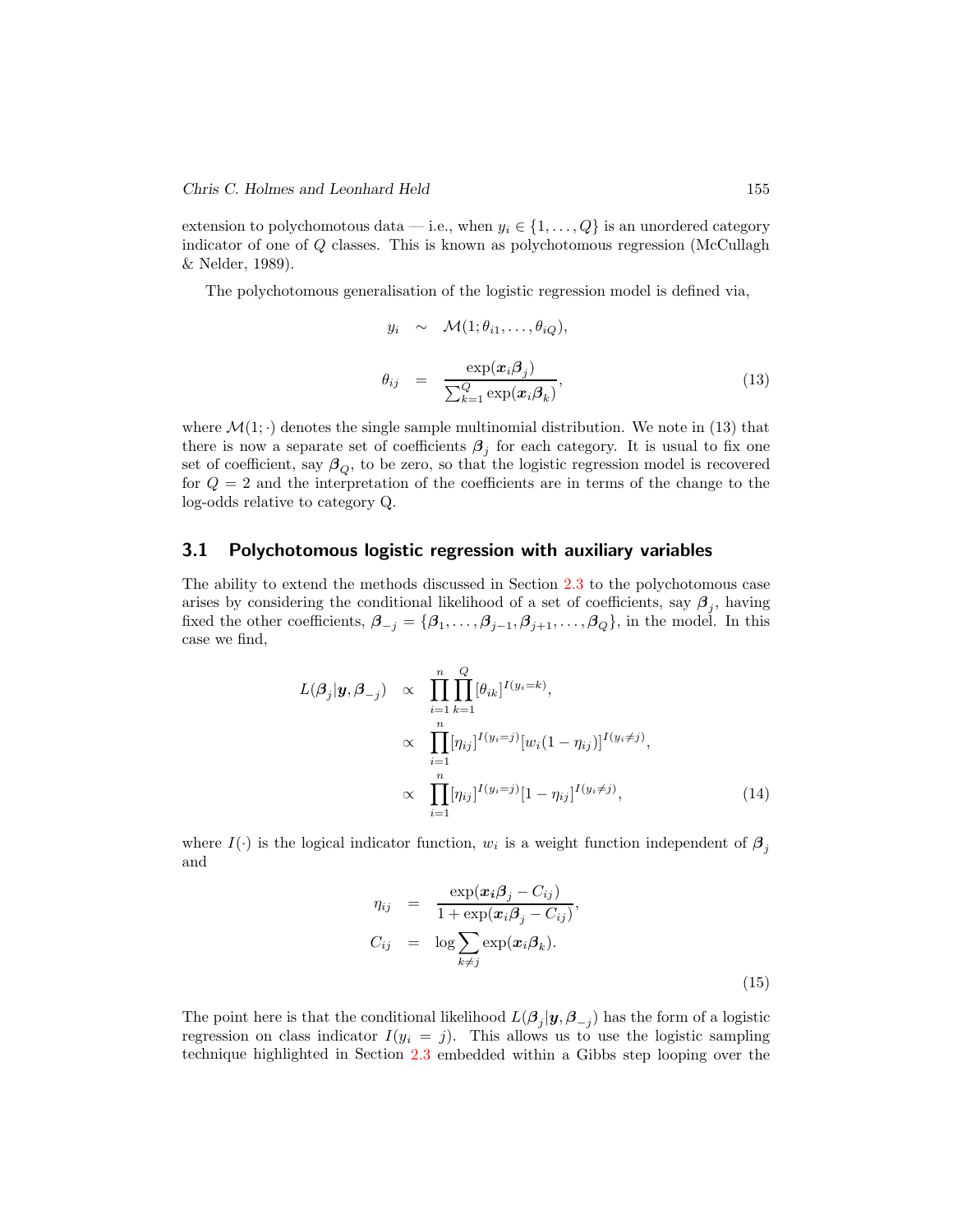#### 156 Bayesian auxiliary variable models

 $Q - 1$  classes. Appendix A5 lists the polychotomous pseudo-code, generalising the logistic scheme of A3.

Before discussing a specific example we note that the auxiliary variable approach is well tailored to marginal posterior density estimation through Rao-Blackwellization (Gelfand and Smith, 1990). For example, it is often of interest to estimate the marginal posterior density  $p(\boldsymbol{\beta}^*|\boldsymbol{y})$  for some subset  $\boldsymbol{\beta}^*$  of  $\boldsymbol{\beta}$  — for example, for the computation of simultaneous credible regions or related quantities (Held, 2004). In higher dimensions, the only feasible way to do this is based on an average of the corresponding full conditional distributions of the regression coefficients  $\beta^*$ :

$$
\hat{p}(\boldsymbol{\beta}^*|\mathbf{y}) = \frac{1}{M} \sum_{j=1}^M p(\boldsymbol{\beta}^*|\mathbf{y}, \boldsymbol{\Theta}^{(j)}),
$$
\n(16)

where  $\mathbf{\Theta}^{(j)}$  denotes all other parameters in the model, the upper index j denotes the j-th sample from the posterior distribution and M is the number of samples. Without our auxiliary variable approach, two fundamental problems are firstly, that  $p(\beta^* | y, \Theta^{(j)})$ may not have closed form and secondly, even if it does, the denominator in

$$
p(\boldsymbol{\beta}^*|\boldsymbol{y},\boldsymbol{\Theta})=\frac{p(\boldsymbol{y}|\boldsymbol{\beta}^*,\boldsymbol{\Theta})\times p(\boldsymbol{\beta}^*)}{p(\boldsymbol{y}|\boldsymbol{\Theta})},
$$

which depends on  $\Theta$ , is typically not known; hence, (16) cannot be applied. However, in the auxiliary variable method for MCMC simulation,  $p(\beta^*|\mathbf{y})$  is estimated via

$$
\hat{p}(\mathbf{\beta}^*|\mathbf{y}) = \frac{1}{J} \sum_{j=1}^{J} N(\mathbf{B}^{*(j)}, \mathbf{V}^{*(j)}),
$$
\n(17)

where  $N(\boldsymbol{B}^{*(j)},\boldsymbol{V}^{*(j)})$  denotes the multivariate normal distribution  $(9)$  with appropriate submatrices obtained from the MCMC samples. Clearly the normalizing constant is then known. Estimation of the marginal posterior of the regression coefficients can thus be simply achieved through the Gaussian mixture (17). We note that this approach is not restricted to the polychotomous regression model; it can also be used in all formulations discussed in Section 2.

#### 3.2 Example: Smoking restrictions data

To illustrate the polychotomous method we analysed the data discussed in Bull (1994). The study in Bull (1994) relates to workplace attitudes to smoking restrictions within Toronto, and in particular to changes in attitude before and after the introduction of a bylaw regulating smoking in the workplace. The data was collected by random telephone surveys of households in the Toronto region. The response variable,  $y_i$ , has three categories relating to the subjects beliefs that smoking in the workplace should be "prohibited", "restricted" or "unrestricted". Bull (1994) provides full details and background to the data. In the original study, Bull analysed a variety of models constructed from subsets of 12 covariates recorded on each telephone response. Here we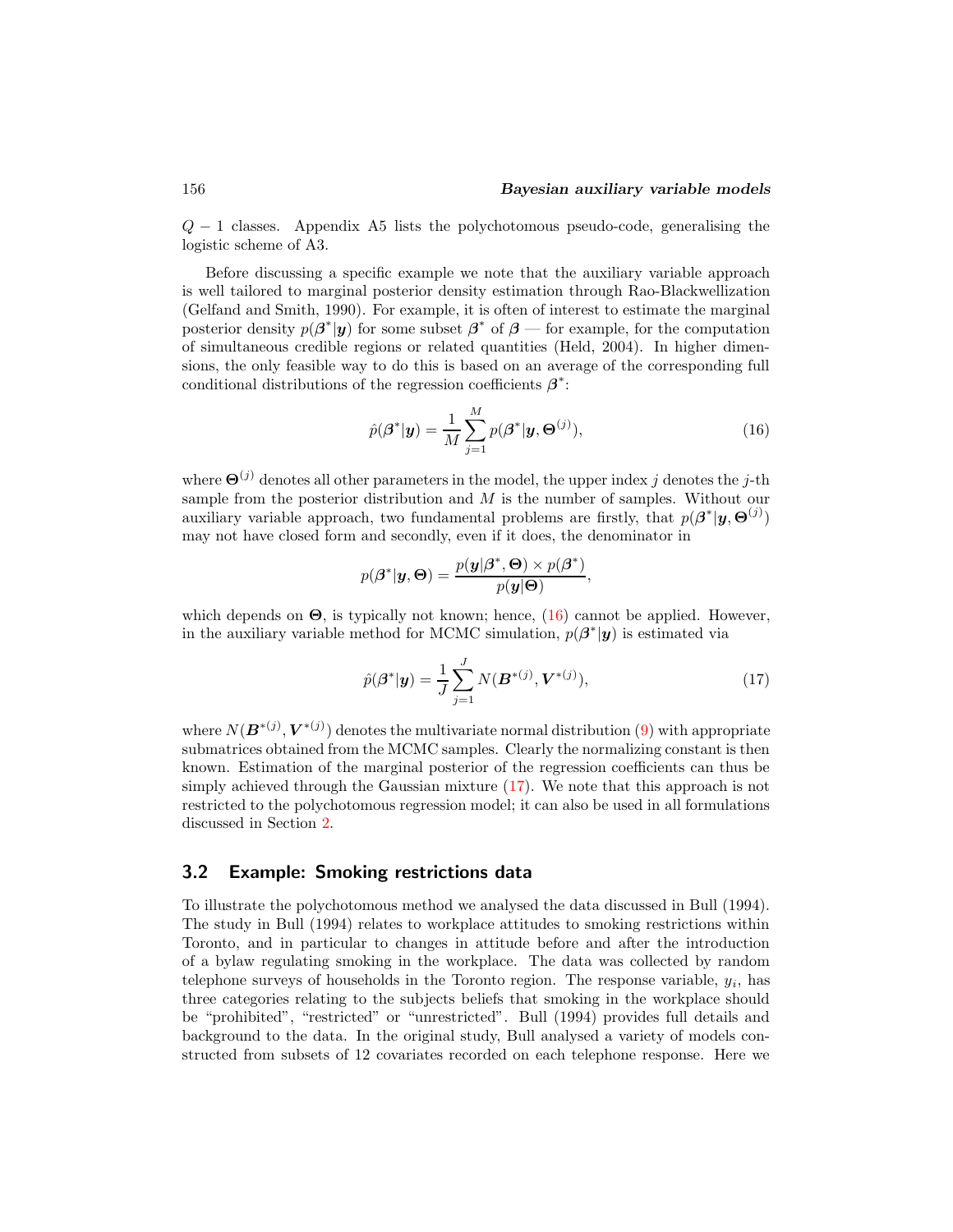restrict our attention to the four "bylaw-related" covariates: time-of-survey,  $x_1 \in \{0, 1\}$ denoting whether the data was recorded before or after the introduction of the bylaw; place-of-work,  $\{x_2, x_3\}$ , where  $x_2 \in \{0, 1\}$  denotes workplace outside the city or not and  $x_3 \in \{0,1\}$  denotes workplace outside the home or not; finally place-of-residence  $x_4 \in \{0, 1\}$ , denoting residence within the city of Toronto or otherwise.

The primary interest is in quantifying changes to attitudes from before to after the implementation of the bylaw. We ran the polychotomous Gibbs sampler on the data, and following Bull (1994), we used "restricted" as the baseline category with associated  $\beta$  set to zero. The sampler was run for 10,000 iterations, the first 5,000 being discarded. We then examined the marginal posterior effect of time-of-survey.

In Figure 1 we show the marginal densities for the regression coefficients associated with the time-of-study covariate for the "unrestricted" category (top) and the "prohibited" category (bottom) relative to the "restricted" case. These plots were obtained as Gaussian mixture models (17). Using the model (13) we interpret these plots as quantifying the uncertainty in the change over time to the log-odds of the two categories relative to the "restricted" response. This interpretation is gained from using the conditional logit link (13). The two plots are interesting; the top plot indicates that the "unrestricted" subjects were more likely to prefer restrictions following the introduction of the bylaw, while those subjects previously prefering prohibition see a hardening of attitudes, being more likely to vote for prohibition after the bylaw came into action.

We can use the Gaussian mixture representation (17) to also estimate the sign of the effect,  $Pr(\beta \le 0)$ , by using the distribution function of the normal density. *i*. From this we estimate the probability of a negative time-of-survey effect on the log odds of unrestricted to restricted is 0.7552; while the probability of a positive time-of-study effect on the log odds of prohibited to restricted is 0.7426.

### 4 Discussion

We have discussed a variety of auxiliary variable methods for Bayesian binary and polychotomous regression. All of the algorithms are fully automatic with no user-set parameters and as such they are ideal for embedding in statistical software. Although concentrating here on GLMs, the methods are readily applicable to non-linear modelling using free-knot regression splines (see Denison et al, 2002).

Popular current alternatives for MCMC simulation in Bayesian logistic regression models are found in Albert & Chib (1993) and Gamerman (1997). Albert & Chib (1993) note that specifying a scale mixture for  $\lambda_i$  in (8) as  $\lambda_i \sim Gamma(4, 4)$  induces a t-distribution for  $\epsilon_i$  with 8 degrees of freedom, which gives a good approximation to the logistic distribution (up to a change in scale). However, this remains an approximation and a qq-plot of the true logistic distribution against that found using the Student approximation reveals considerable departure in the tails (see Figure 2).

In applications it will be difficult to assess the effect of this bias on the posterior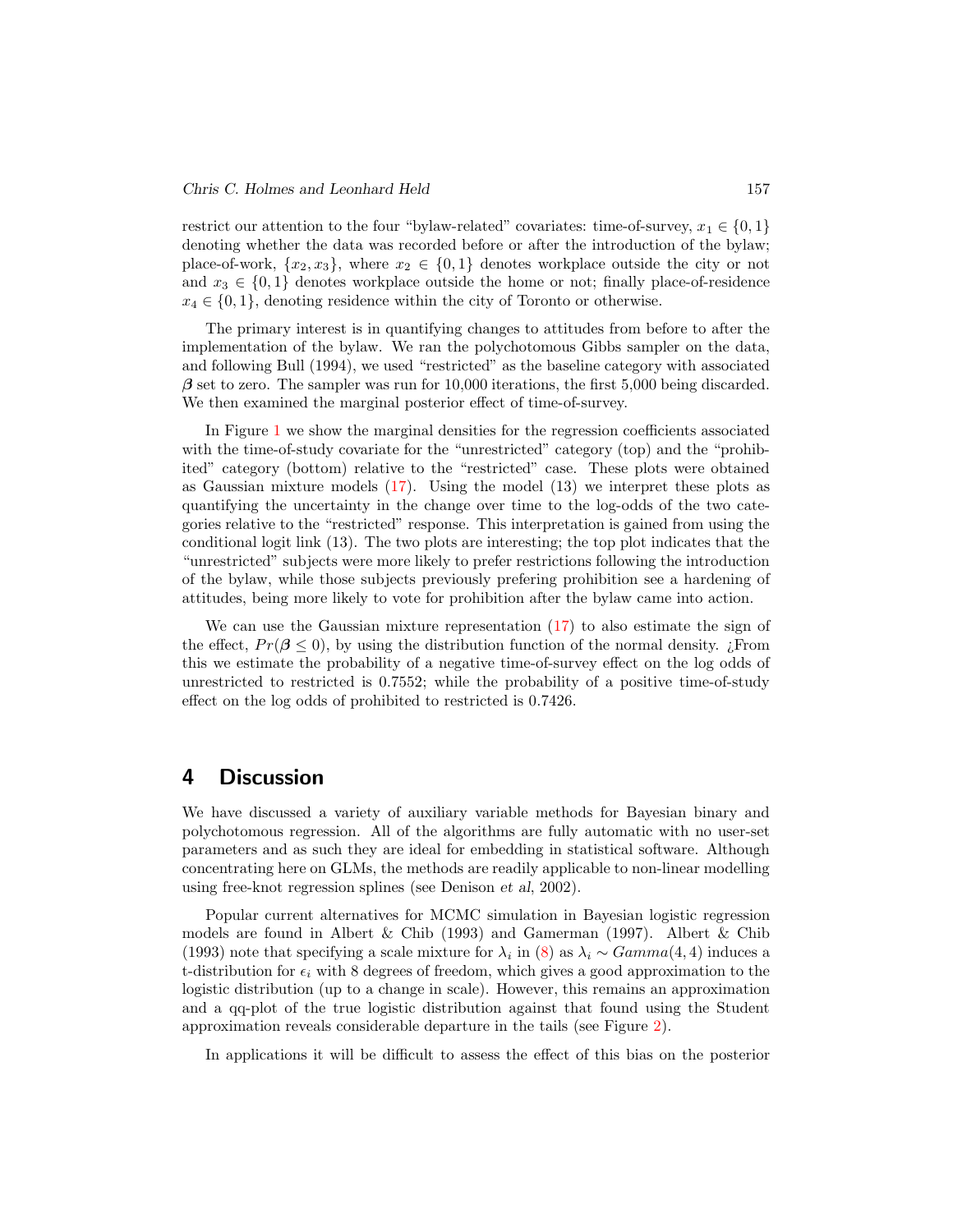

Figure 1: Plot showing the marginal densities of  $\beta_{11}$  and  $\beta_{21}$ , the effect of covariate time-ofsurvey for the unrestricted (top plot) and prohibited (bottom plot) relative to the restricted class, using the data from Section 3. The plots are obtained using the Gaussian mixture representation (17).

distribution of the regression coefficients. Our approach, however, is exact and provides a fast, efficient and automatic algorithm for inference in logistic regression models.

An alternative algorithm without auxiliary variables is described in Gamerman (1997). Gamerman suggests a "weighted least squares" Metropolis-Hastings proposal based on a linear Taylor-approximation of the likelihood. This algorithm works well in practice, in particular if the number of parameters to be updated is not too large. However, there are no guarantees on the acceptance rates and this detracts significantly when implementing this in generic software. In contrast, due to the use of auxiliary variables the corresponding acceptance rates in our approach will always be unity, other than in the variable dimension case (Section 2.5) where we specifically choose the Metropolis-Hastings over the available Gibbs sampler. Moreover, the extension of Gamerman's approach to variable dimension settings is non-trivial, whereas we have shown in Sec-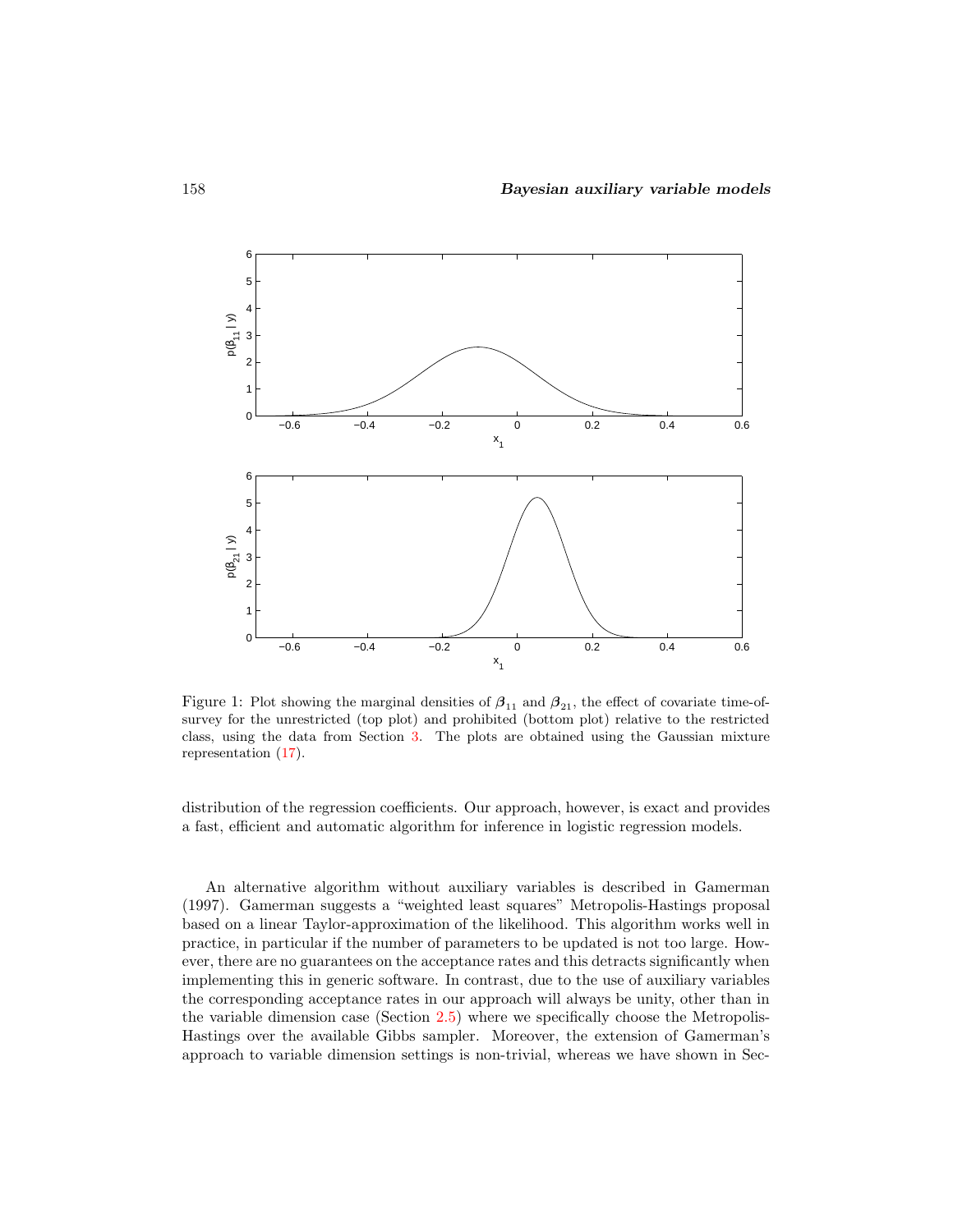

Figure 2: Plot of t-quantiles against logistic quantiles for probabilities between 0.0001 and 0.9999 (Solid line). The dashed line gives the reference line if the two distributions are identical.

tion 2.5 this to be straightforward for our approach.

# Appendix: A0 Pseudo-code

This section lists the pseudo-code for the algorithms. The code assumes that the prior on  $\beta$  is  $\pi(\beta) = N(0, v)$  and the design matrix X is of dimension  $(n \times p)$ . Comment lines are preceeded by % %.

 $A[i]$  denotes the *i*th element of a column matrix  $A$ ;  $A[i, j]$  denotes the *i*th, *j*th element of a matrix A;  $A[i, ]$  denotes the *i*th row of A,  $A[, j]$  denotes the *j*th column; AB denotes matrix multiplication of A and B;  $A[i, B], j]$  denotes the row, column inner product.

### A1: Procedure for joint sampling in Bayesian probit,  $\beta \sim \pi(\beta|Y, X, v)$

% % First record constants unaltered within MCMC loop

 $V \leftarrow (X^T X + v^{-1})^{-1}$  $L \leftarrow \text{Chol}(V)$ % %  $L$  stores the lower triangular Cholesky factorisation of  $V$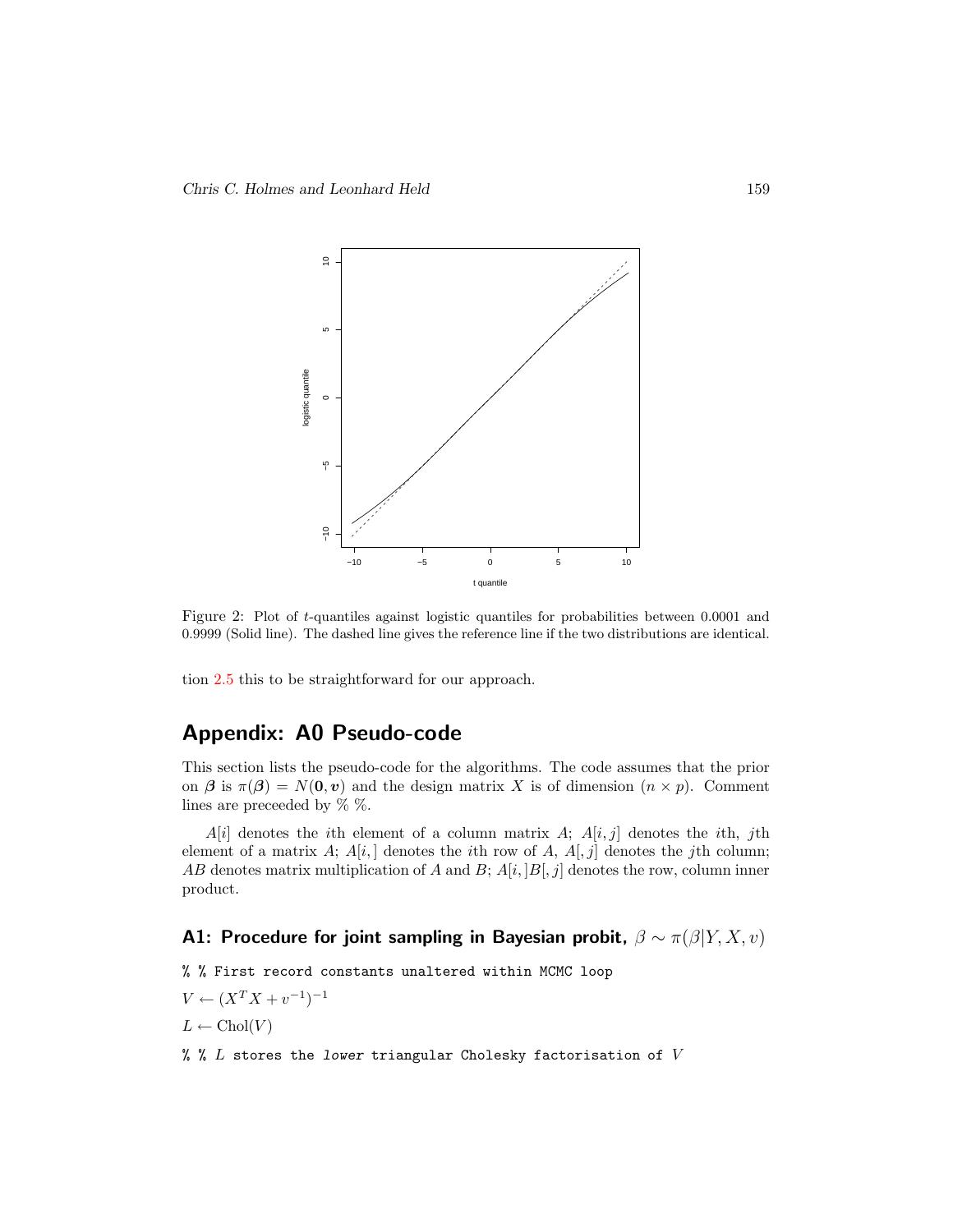$S \leftarrow V X^T$ 

FOR j=1 to number of observations

 $H[j] \leftarrow X[j, |S[, j]$ % %  $H$  stores the diagonal elements of hat matrix  $(XS)$  $W[j] \leftarrow H[j]/(1 - H[j])$  $Q[j] \leftarrow W[j] + 1$ 

END

% % Initialise latent variable  $Z$ , from truncated normal  $Z \sim N(0, I_n)Ind(Y, Z)$  $B \leftarrow SZ$  % % B denotes the conditional mean of β. FOR i=1 to MCMC iterations FOR j=1 to number of observations  $z_{old} \leftarrow Z[j]$  $m \leftarrow X[j, |B$  $m \leftarrow m - W[j](Z[j] - m)$ % % now draw  $Z[j]$  from truncated normal  $Z[j] \sim N(m, Q[j])Ind(Y[j], Z[j])$ % % make change to  $B$  $B \leftarrow B + (Z[j] - z_{old})S[, j]$ END % % now draw new value of  $\beta$  $T \sim N(0, I_p)$  $\beta$ , i  $\leftarrow$  B + LT

END MCMC iterations; RETURN  $\beta$ 

% % Note, to convert to conventional iterative sampling: Leave out initial loop on line 6 to line 11 which calculates  $\{W[j], Q[j]\}$  prior to the MCMC loop; Set  $B \leftarrow 0$ as the first line within the MCMC loop; Change innermost loop to:  $m \leftarrow X[j, \beta], i$ ;  $Z[j] \sim N(m, 1)Ind([Y[j]])$ ;  $B \leftarrow B + Z[j]S[, j].$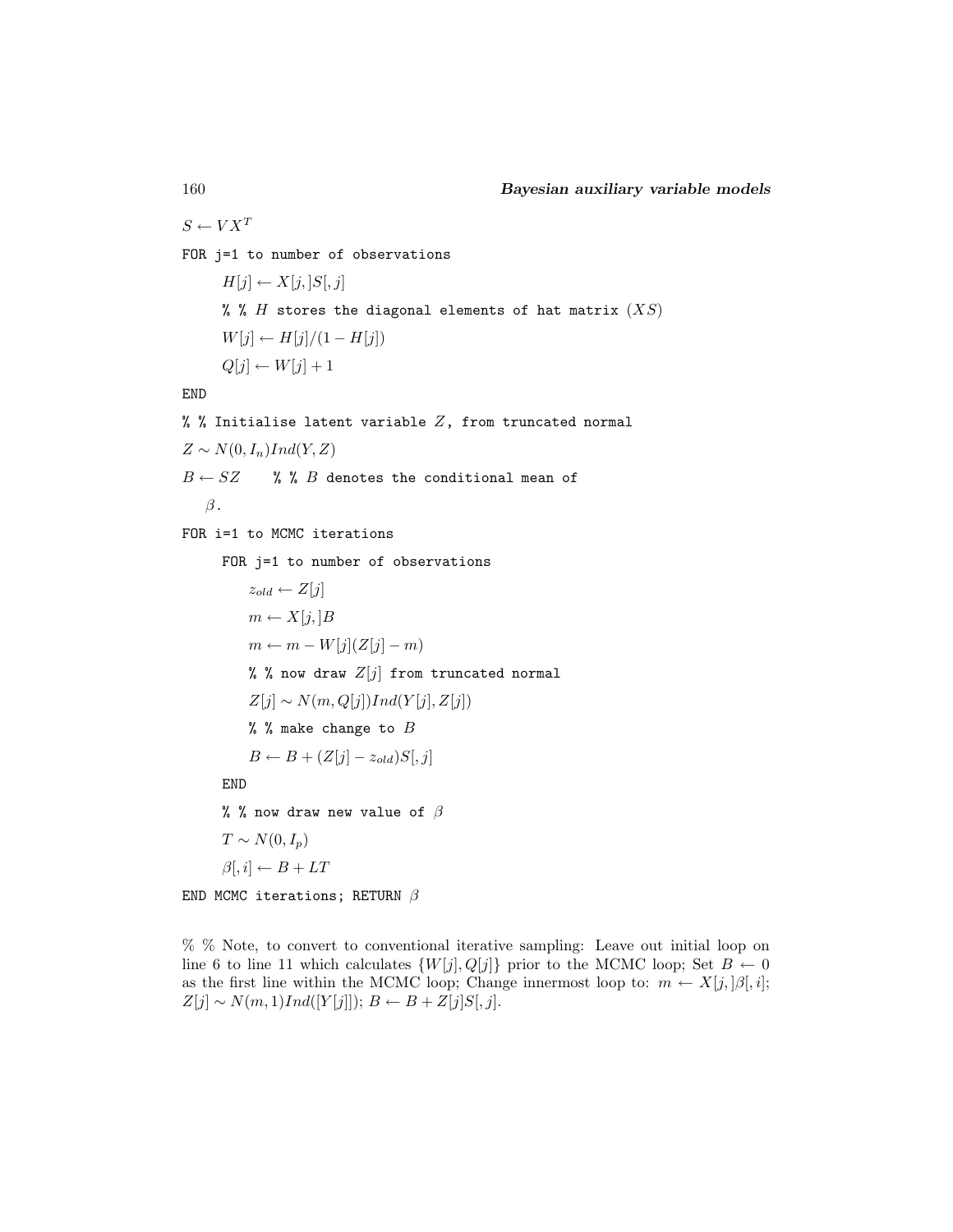A2: Procedure for sampling Bayesian logistic model,  $\beta \sim \pi(\beta|Y, X, v)$ , using joint update to  $\{z,\beta\}.$ 

% % Initialise mixing weights  $\Lambda$  to the  $(n \times n)$  identity matrix  $\Lambda \leftarrow I_n$ % % draw  $Z$  from truncated normal  $Z \sim N(0, I_n)Ind(Y, Z)$ FOR  $i = 1$  to number of MCMC iterations  $V \leftarrow (X^T \Lambda^{-1} X + v^{-1})^{-1}$ % % note that  $\Lambda^{-1}$  is a diagonal matrix and hence simple to invert  $L \leftarrow \text{Chol}(V)$ % % So  $L$  stores the lower triangular Cholesky factorisation of  $V$  $S \leftarrow V X^T$  $B \leftarrow S \Lambda^{-1} Z$ FOR j=1 to number of observations  $z_{old} \leftarrow Z[j]$  $H[j] \leftarrow X[j, |S|, j]$  $W[j] \leftarrow H[j]/(\Lambda[j,j] - H[j])$  $m \leftarrow X[j, |B$  $m \leftarrow m - W[i](Z[i] - m)$  $q \leftarrow \Lambda[j,j](W[j]+1)$ % % draw  $Z[j]$  from truncated normal  $Z[j] \sim N(m, q)Ind(Y[j], Z[j])$ % % make change to  $B$  $B \leftarrow B + \left(\frac{Z[j]-z_{old}}{\Lambda[j,j]}\right)S[, j]$ END % % now draw new value of  $\beta$  $T \sim N(0, I_p)$  $\beta$ [, *i*]  $\leftarrow$   $B + LT$ 

% % now draw new values for mixing variances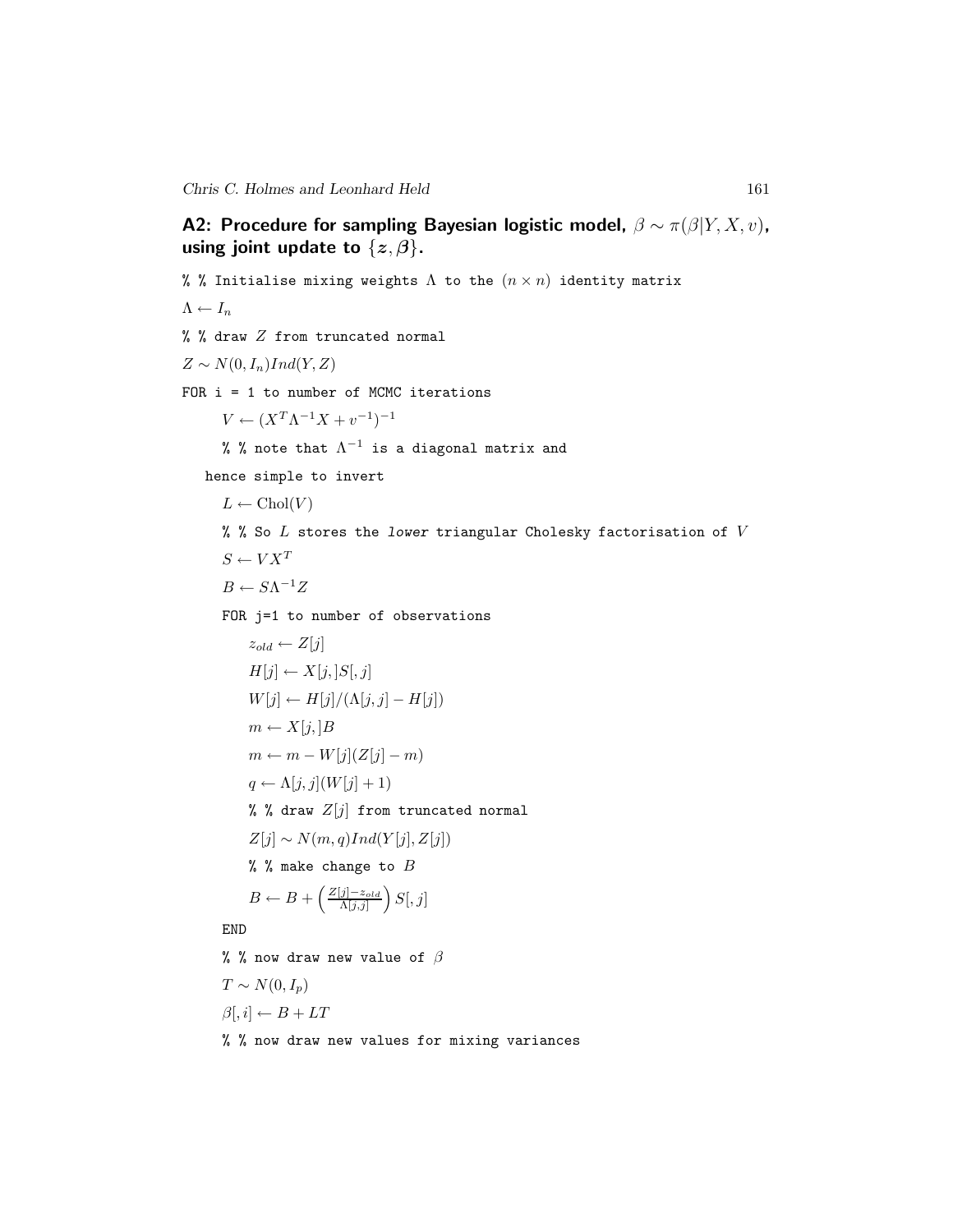```
FOR j=1 to number of observations
    R \leftarrow (Z[j] - X[j,]\beta[,i])Λ[j][j] \sim π(λ|R^2)
```

```
% % See program A4.
```
END

```
END MCMC iterations; RETURN \beta
```
A3: Procedure for sampling Bayesian logistic model,  $\beta \sim \pi(\beta|Y, X, v)$ , using joint update to  $\{z, \lambda\}.$ 

```
% % Initialise mixing weights Λ to the
   (n \times n) identity matrix
\Lambda \leftarrow I_n% % draw Z from truncated logistic
Z \sim Lo(0,1)Ind(Y,Z)FOR i = 1 to number of MCMC iterations
      % % draw value of \betaV \leftarrow (X^T \Lambda^{-1} X + v^{-1})^{-1}% % note that \Lambda^{-1} is a diagonal matrix and
   hence simple to invert
      L \leftarrow \text{Chol}(V)% % So L stores the lower triangular Cholesky factorisation of VB \leftarrow V X^T \Lambda^{-1} ZT \sim N(0, I_p)\beta[, i] \leftarrow B + LT
      % % Now update \{Z,\Lambda\}FOR j=1 to number of observations
          m \leftarrow X[j, |\beta|, i]% % draw Z[j] from truncated logistic
          Z[j] \sim Lo(m, 1)Ind(Y[j], Z[j])% % now draw new value for mixing variance
```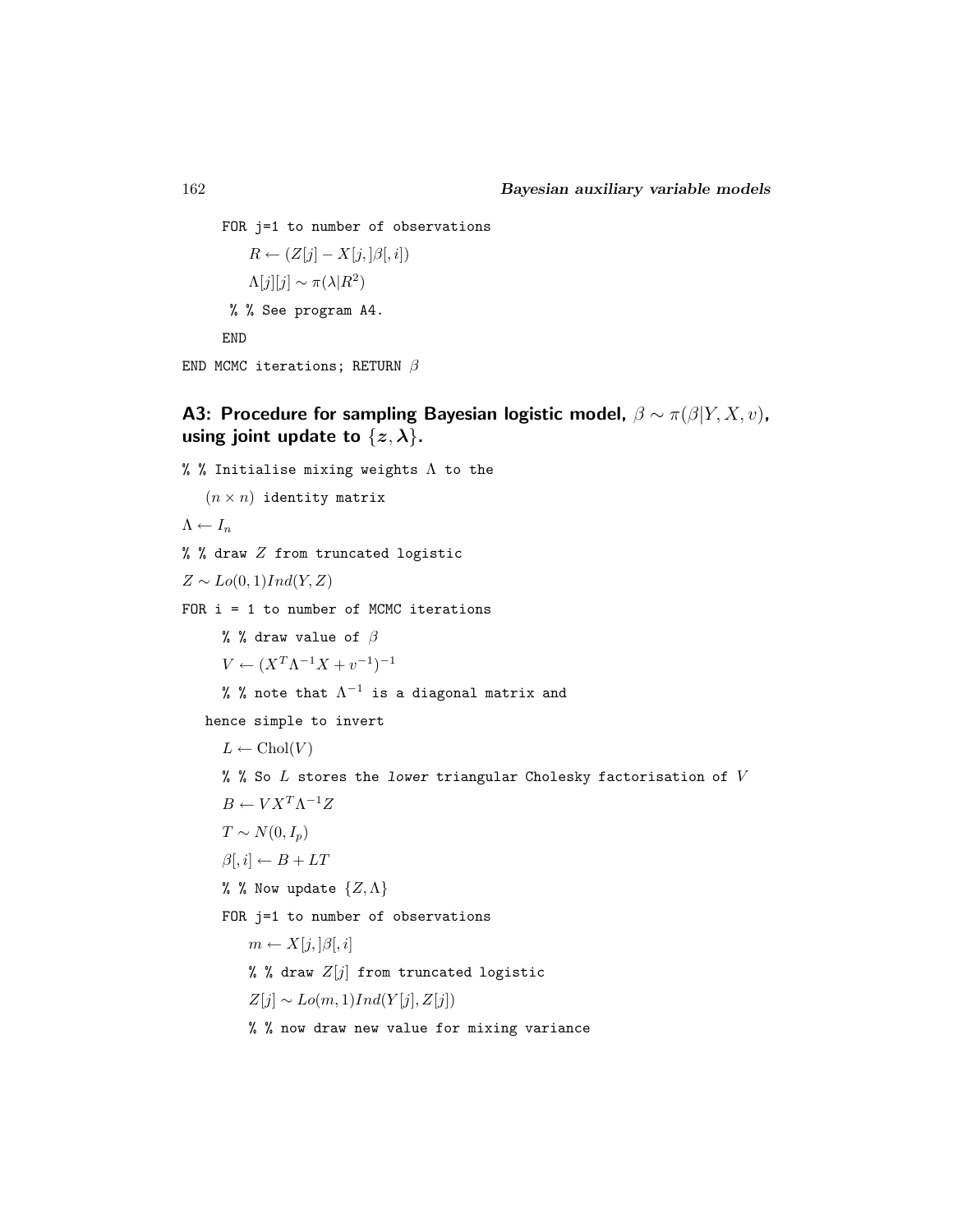Chris C. Holmes and Leonhard Held 163

$$
R \leftarrow (Z[j] - m)
$$
  
\n
$$
\Lambda[j][j] \sim \pi(\lambda|R^2)
$$
  
\n% % See program A4.  
\nEND

END MCMC iterations; RETURN  $\beta$ 

# Sampling the mixing weights,  $\pi(\Lambda|R^2)$

In this section we describe how to sample from the full conditional distribution of the auxilliary variables  $\Lambda = {\lambda_1, \ldots, \lambda_n}$  in the logistic regression model of Section 2.3. The conditional distribution does not have a standard form, however, sampling from the density can be achieved efficiently using rejection sampling.

As a rejection sampling density we suggest using the Generalised Inverse Gaussian distribution, GIG( $\lambda, \psi, \chi$ ). Using the parameterisation of Devroye (1986, p. 479), we set  $\lambda = 0.5$ ,  $b\psi = 1$  and  $\chi = (z_i - \boldsymbol{x}_i \boldsymbol{\beta})^2 = R^2$ .

When sampling from the GIG we make use of the equality,  $GIG(0.5, 1, r^2) = r/IG(1, r)$ , where IG denotes the inverse Gaussian. The inverse Gaussian is easier to sample from than the GIG as it can be done using an inversion algorithm (p. 148, section IV, 4.3 Devroye, 1986).

Let  $g(\lambda)$  denote the GIG(0.5,1, $r^2$ ) rejection sampling density, where  $r^2 = (z_i - x_i \beta)^2$ . Following a draw from  $g(\cdot)$  the sample is accepted with probability  $\alpha(\cdot)$ ,

$$
\alpha(\lambda) = \frac{l(\lambda)\pi(\lambda)}{Mg(\lambda)},\tag{18}
$$

where  $M \geq \sup_{\lambda} \frac{l(\lambda)\pi(\lambda)}{q(\lambda)}$  $\frac{\lambda \pi(\lambda)}{g(\lambda)}$ ,  $l(\lambda)$  denotes the likelihood,  $l(\lambda) \propto \lambda^{-1/2} \exp(-0.5r^2/\lambda)$ , and  $\pi(\lambda)$  is the prior,

$$
\pi(\lambda) = \frac{1}{4} \lambda^{-1/2} K S(\frac{1}{2} \lambda^{1/2}),\tag{19}
$$

where  $KS(\cdot)$  denotes the Kolmogorov-Smirnov density. The prior (19) follows from the transformation of random variables  $\lambda_i = (2\psi_i)^2$  in (8).

We note that we can set  $M = 1$  and cancelling terms leaves the acceptance probability (18) as

$$
\alpha(\lambda) = \exp(0.5\lambda)\pi(\lambda).
$$

The direct evaluation of  $\alpha(\lambda)$  is problematic as the KS density is only known up to an infinite series. However, there is an alternating series representation given in Devroye (1986, p. 161-165) that allows for an efficient set of squeezing functions to be adopted for the rejection sampling algorithm. Following Devroye (1986) we partition the  $\lambda$  space into two regions within which we can construct a monotone alternating series. The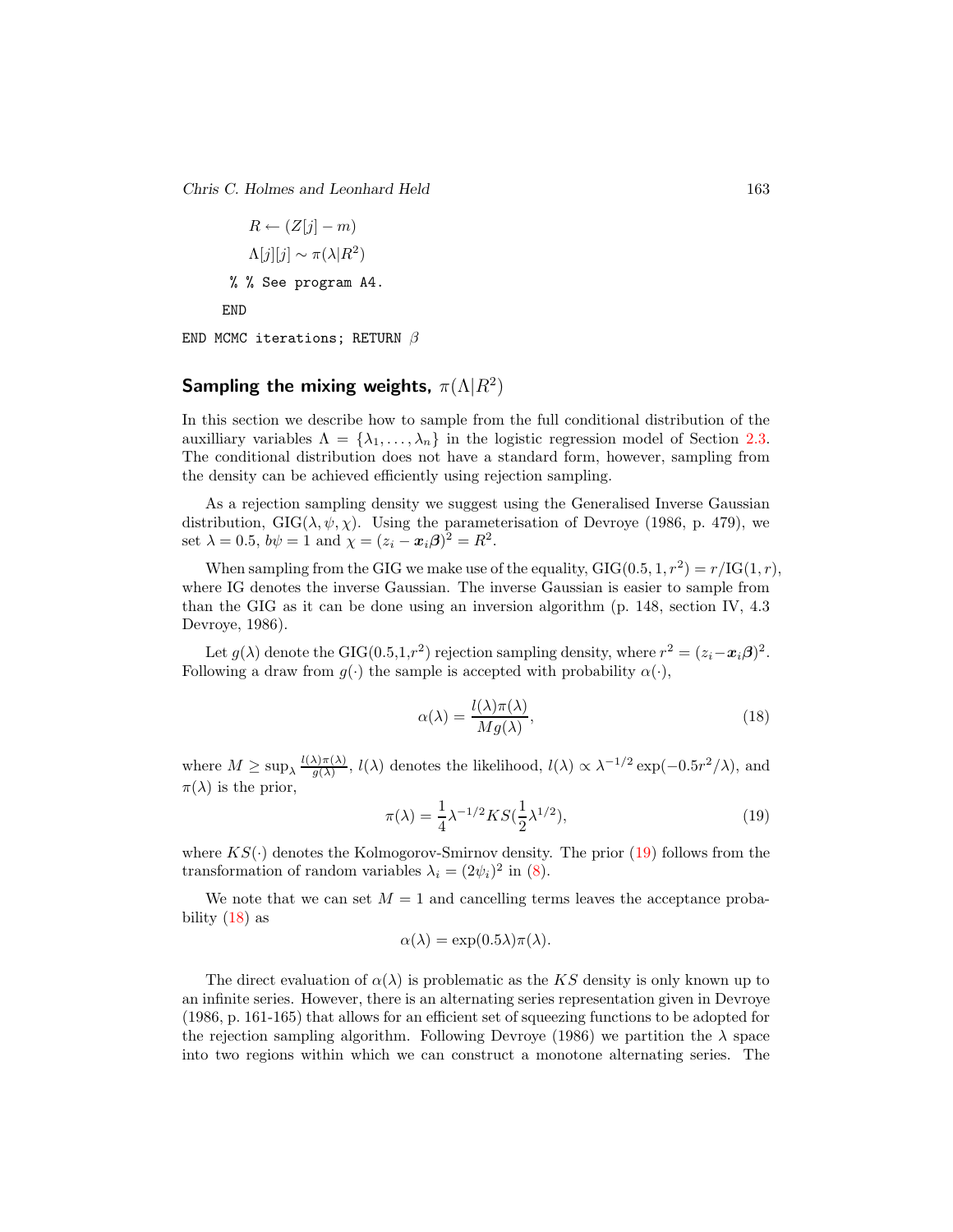breakpoint for this mixture method can be anywhere in the interval  $[4/3, \pi^2]$ . We have used the value  $4/3$ , as the rightmost interval is faster to evaluate.

The pseudo-code follows below. The method is least efficient as  $r_i^2 \to 0$ , though we still observe an acceptance rate of around 0.25 for  $r_i^2$  as small as  $10^{-10}$ . For  $r_i^2 \approx 1$  the acceptance is around 0.5 rising to nearly one for  $r_i^2 > 10$ .

# A4: Procedure to sample  $\lambda \sim \pi(\lambda|r^2)$

REPEAT

```
% % Note, r^2=(z_i-\bm{x}_i\bm{\beta})^2% % To begin we must
   draw a sample from the rejection sampling density
    /
   Y \sim N(0, 1)Y \leftarrow Y^2Y \leftarrow 1 + (Y - \sqrt{Y(4r + Y)})/(2r)U \sim U[0, 1]IF U \leq 1/(1+Y)THEN \lambda \leftarrow r/YELSE \lambda \leftarrow rY% % Now, \lambda \sim GIG(0.5, 1, r^2)U \sim U[0, 1]IF \lambda > 4/3OK \leftarrow rightmost-interval(U, \lambda)ELSE
          OK \leftarrow leftmost-interval(U, \lambda)WHILE NOT OK
```
The procedure above calls two functions, rightmost-interval() and leftmost-interval(), depending on the value of the proposed  $\lambda$ . The pseudo-code for these functions follows: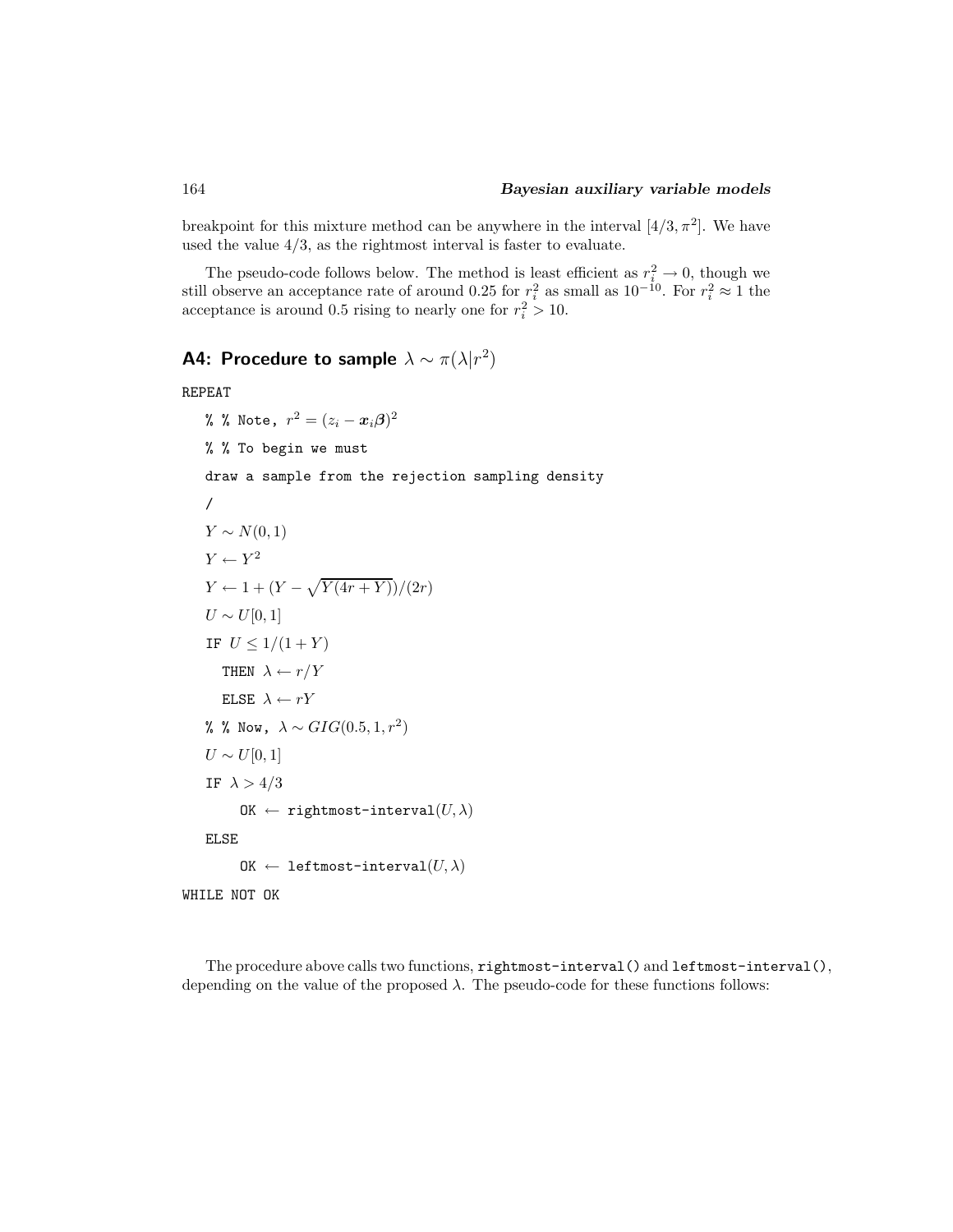```
\mathsf{OK} \leftarrow \mathsf{rightmost-interval}(U, \lambda)Z \leftarrow 1X \leftarrow \exp(-0.5\lambda)j \leftarrow 0REPEAT
    % % Squeezing
    j \leftarrow j + 1Z \leftarrow Z - (j+1)^2 X^{(j+1)^2 - 1}IF Z > U THEN RETURN OK \leftarrow 1
    j \leftarrow j + 1Z \leftarrow Z + (j+1)^2 X^{(j+1)^2-1}IF Z < U THEN RETURN OK \leftarrow 0
END
```
The pseudo-code for the left region is

# $\mathsf{OK} \leftarrow \mathsf{leftmost-interval}(U, \lambda)$

```
H \leftarrow 0.5 \log(2) + 2.5 \log(\pi) - 2.5 \log(\lambda) - \frac{\pi^2}{2\lambda} + 0.5 \lambdalU \leftarrow \log(U)Z \leftarrow 1X \leftarrow \exp(-\pi^2/(2\lambda))K \leftarrow \lambda/\pi^2j \leftarrow 0REPEAT
     % % Squeezing
     j \leftarrow j + 1Z \leftarrow Z - K X^{j^2 - 1}IF H + \log(Z) > lU THEN RETURN OK \leftarrow 1j \leftarrow j + 1
```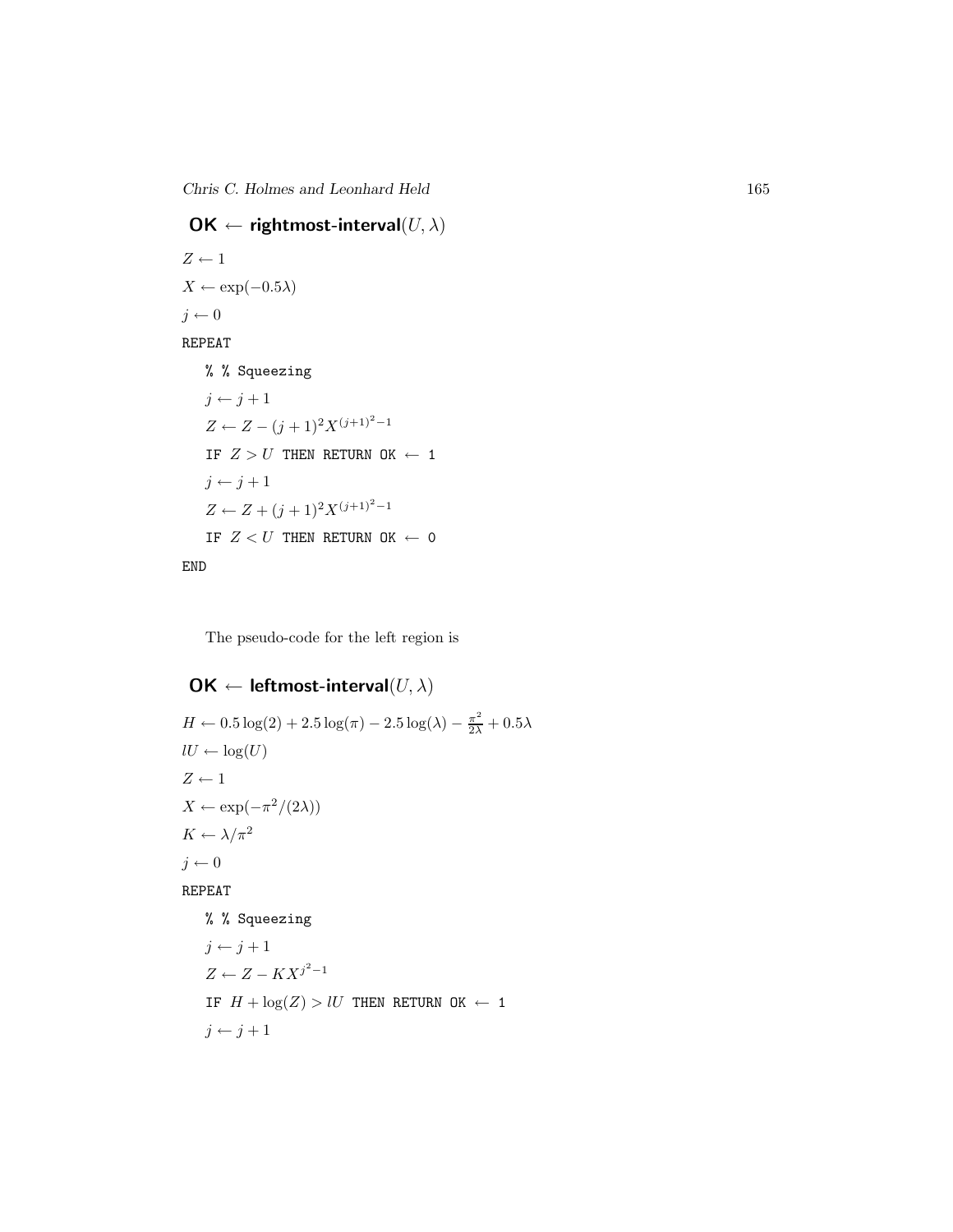$Z \leftarrow Z + (j+1)^2 X^{(j+1)^2-1}$ IF  $H + \log(Z) < lU$  THEN RETURN OK  $\leftarrow$  0 END

A5: Procedure for sampling the Bayesian polychotomous model,  $\beta \sim$  $\pi(\beta|Y, X, v)$ , using joint update to  $\{z, \lambda\}.$ 

% % Let,  $Y[i][j]$  denote the category indicator variable,  $Y[i][j] = 1$  if the *i*th observation is of class  $j, j \in \{1, ..., Q\}, Y[i][j] = 0$  otherwise.

% % Initialise mixing weights,  $\Lambda[, q]$  for each category to the  $(n \times n)$  identity matrix

FOR q=1 to  $Q-1$ 

 $\Lambda[, q] \leftarrow I_n$ % % draw  $Z$  from truncated logistic  $Z[, q] \sim Lo(0, 1)Ind(Y[, q], Z[, q])$ 

END

FOR i = 1 to number of MCMC iterations

FOR q=1 to  $Q-1$  $V \leftarrow (X^T \Lambda[, q]^{-1} X + v^{-1})^{-1}$ % % note that  $\Lambda^{-1}$  is a diagonal matrix and hence simple to invert  $L \leftarrow \text{Chol}(V)$ 

% % So  $L$  stores the lower triangular Cholesky factorisation of  $V$  $B \leftarrow V X^T \Lambda[, q]^{-1} Z[, q]$  $T \sim N(0, I_p)$  $\beta, q, i \in B + LT$ % % Now update  $\{Z, \Lambda\}$ FOR j=1 to number of observations  $m \leftarrow X[i, |\beta|, q, i]$  $C \leftarrow \texttt{sum} (\exp(X[j, |\beta|, -q, i]))$ % % Hence, C records the sum of the  $Q-2$  terms,  $\exp(X[j,]\beta[,t,i])$ , % % for,  $t \in \{1, \ldots, q-1, q+1, \ldots, Q-1\}.$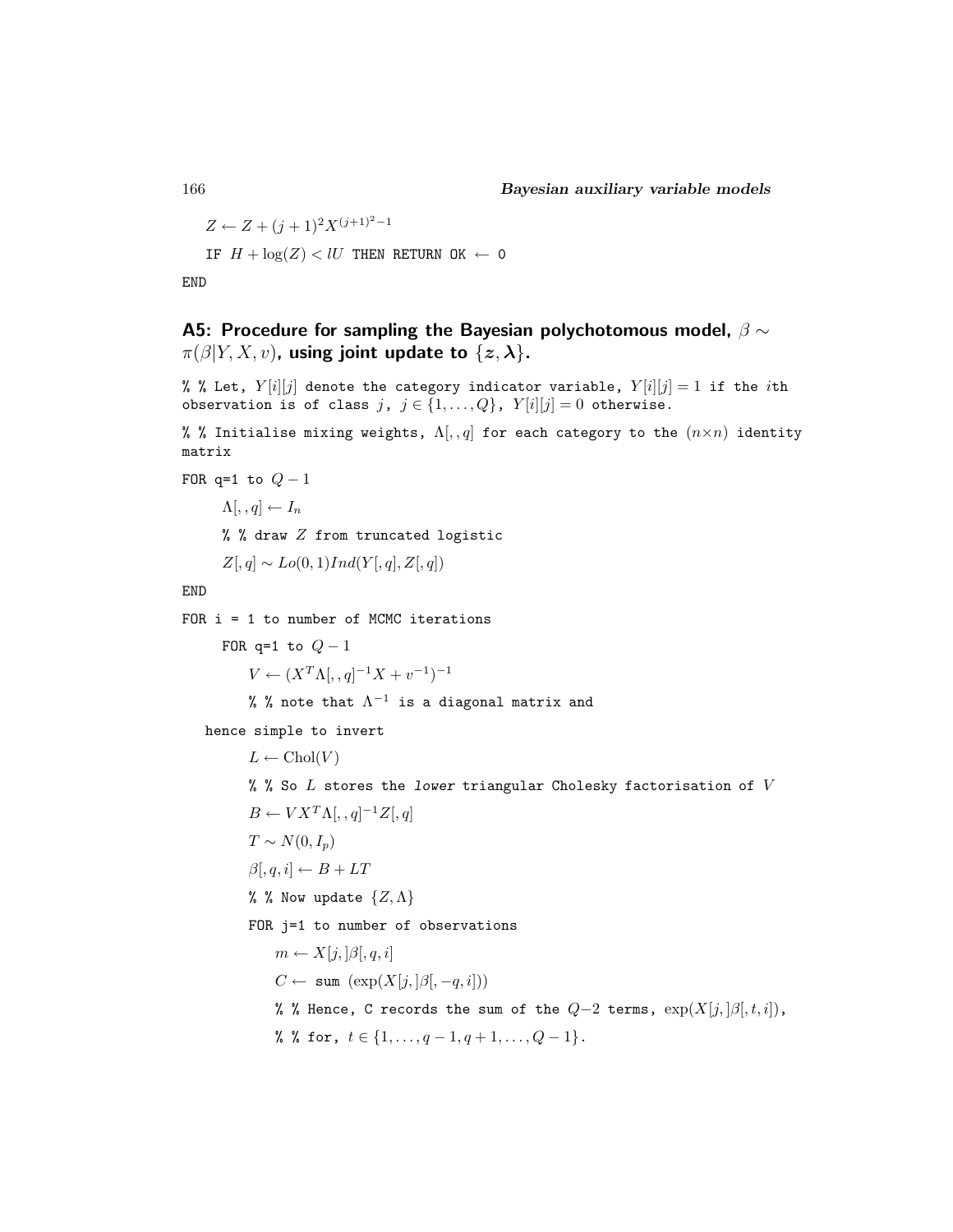% % Now draw  $Z[i, q]$  from truncated logistic  $Z[j, q] \sim Lo(m - \log C, 1)Ind(Y[j, q], Z[j, q])$ % % now draw new value for mixing variance  $R \leftarrow (Z[j, q] - m)$  $\Lambda[j,j,q] \sim \pi(\lambda|R^2)$ % % See program A4. END

END MCMC iterations; RETURN  $\beta$ 

# Bibliography

END

- Albert, J. and Chib, S. (1993). "Bayesian analysis of binary and polychotomous response data." Journal of the American Statistical Association, 88:669–679.
- $-$  (2001). "Sequential ordinal modeling with applications to survival data." Biometrics, 57:829–836.
- Andrews, D. and Mallows, C. (1974). "Scale mixtures of normal distributions." J. R. Statist. Soc. B, 36:99–102.
- Brooks, S., Giudici, P., and Roberts, G. O. (2003). "Efficient construction of reversible jump MCMC proposal distributions (with discussion)." J. R. Statist. Soc. B, 65:3– 55.
- Bull, S. (1994). Analysis of attitudes toward workplace smoking restrictions. Wiley. Lange, N., Ryan, L., Billard, L., Brillinger, D., Conquest, L. and Greenhouse, J. (eds.).
- Chen, M.-H. and Dey, D. (1998). "Bayesian modeling of correlated binary responses via scale mixture of multivariate normal link functions." Sankya: The Indian Journal of Statistics, 60:322–343.
- Clyde, M. (1999). "Bayesian model averaging and model search stratergies (with discussion)." In Bernardo, J., Berger, J., Dawid, A., and Smith, A. (eds.), Bayesian Statisics 6. Oxford: Clarendon Press.
- Dellaportas, P. and Smith, A. (1993). "Bayesian inference for generalized linear and proportional hazard models via Gibbs sampling." Appl. Statist., 42:443–459.
- Denison, D., Holmes, C., Mallick, B., and Smith, A. (eds.) (2002). Bayesian methods for nonlinear classification and regression.. Chichester: Wiley.
- Devroye, L. (1986). Non-Uniform Random Variate Generation. New York: Springer.